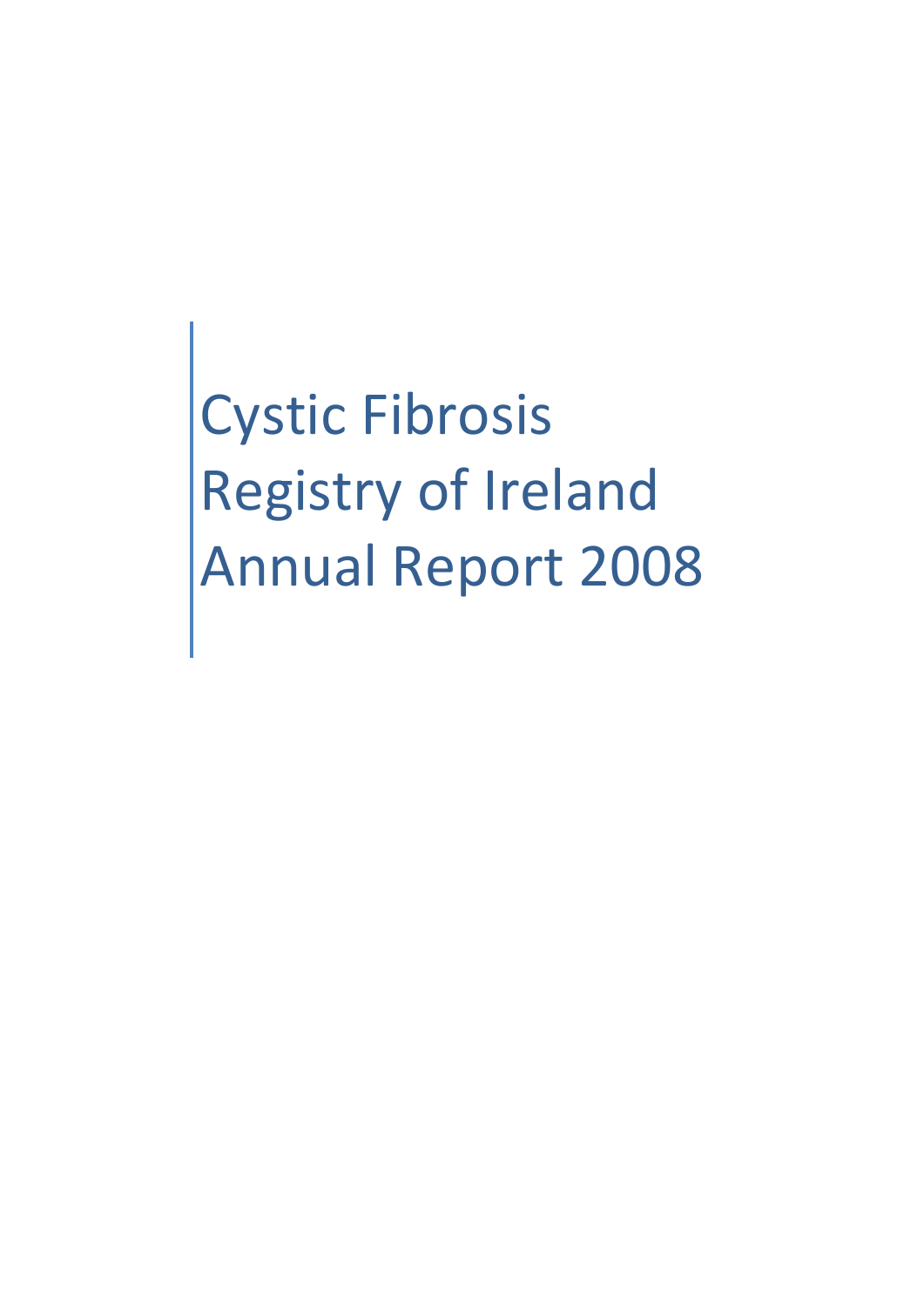# **Table of Contents**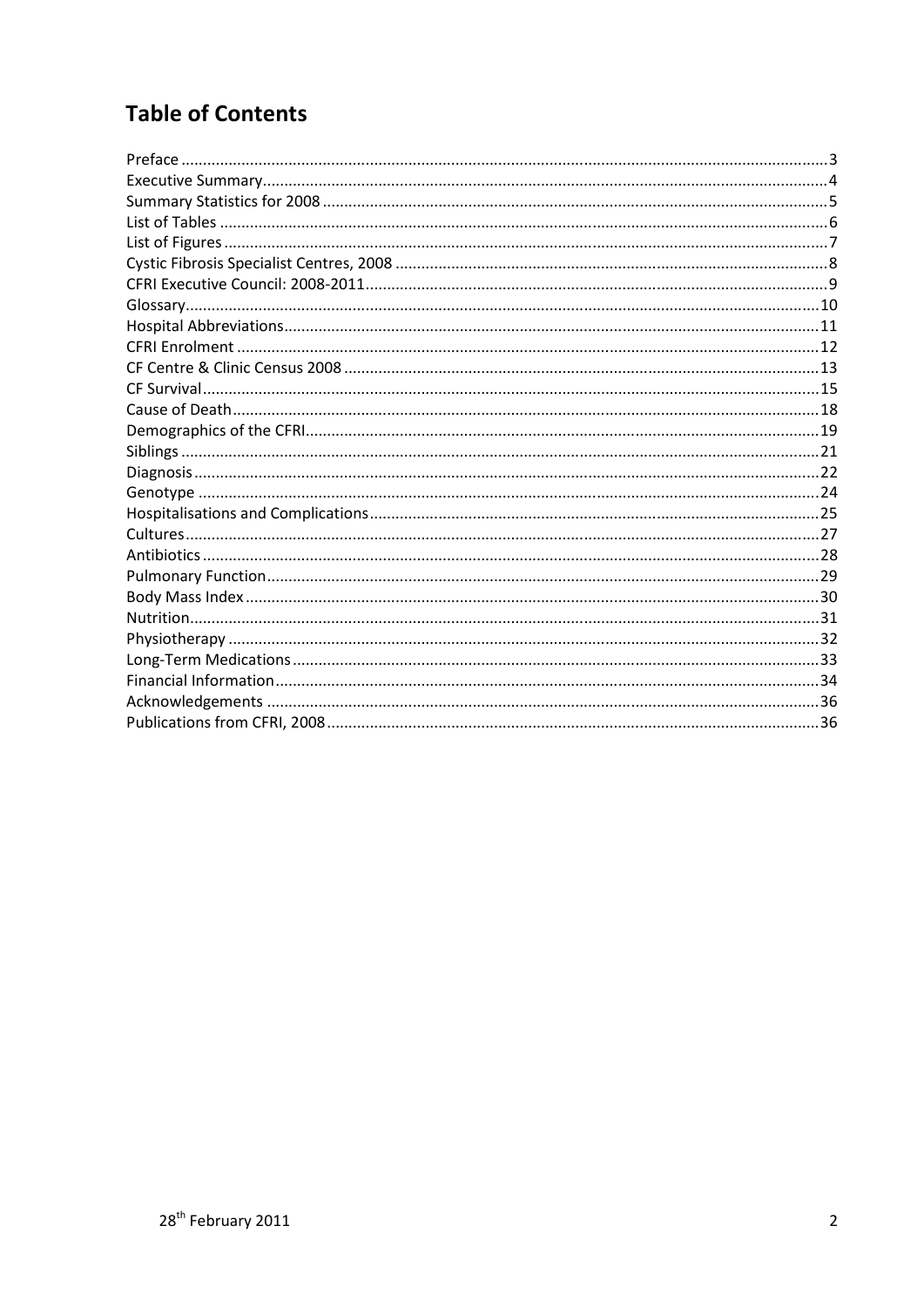### **Preface**

The 2008 Annual Report is dedicated to Linda Foley who tragically passed away in November 2009 while working on this Report. The following Executive Summary was written by Linda and is left unedited as a mark of respect for a truly remarkable person. Linda is sorely missed and will never be forgotten for her contribution to cystic fibrosis care in Ireland and internationally.

Linda has left the cystic fibrosis community with a valuable resource with a near ninety percent ascertainment level of the CF population in the Republic of Ireland. The data that is now available can be maintained on a year by year basis and can be used to support cystic fibrosis research into the future.

I would like to thank the staff at all the CF hospitals for assisting the CFRI in the collection of patient data. I would also like to thank our Clinical Research Associates, Mary Harrington and Shijun Zhou for the long hours that they put in manually collecting data from patient charts, particularly when strict deadlines for completion of data collection were imposed upon them. A special thank you also goes to Abaigeal Jackson for cleaning the data and for preparing this Annual Report.

We are now at a very important phase in the development of cystic fibrosis services. Considerable investment has been made in the development of cystic fibrosis services, new units are under construction, additional staff have been recruited, and neonatal screening for cystic fibrosis is about to be introduced. CFRI has a very important role to play into the future by providing data that can be used to support CF service audit and accreditation, assist in service planning, and maintaining a valuable repository of data for use by the research community.

The registry looks forward to working with all parties so that we can meet our mission "to collect and analyse information relating to cystic fibrosis in order to improve the quality of care for all of the people with cystic fibrosis in the Republic of Ireland."

Godfrey J. Fletcher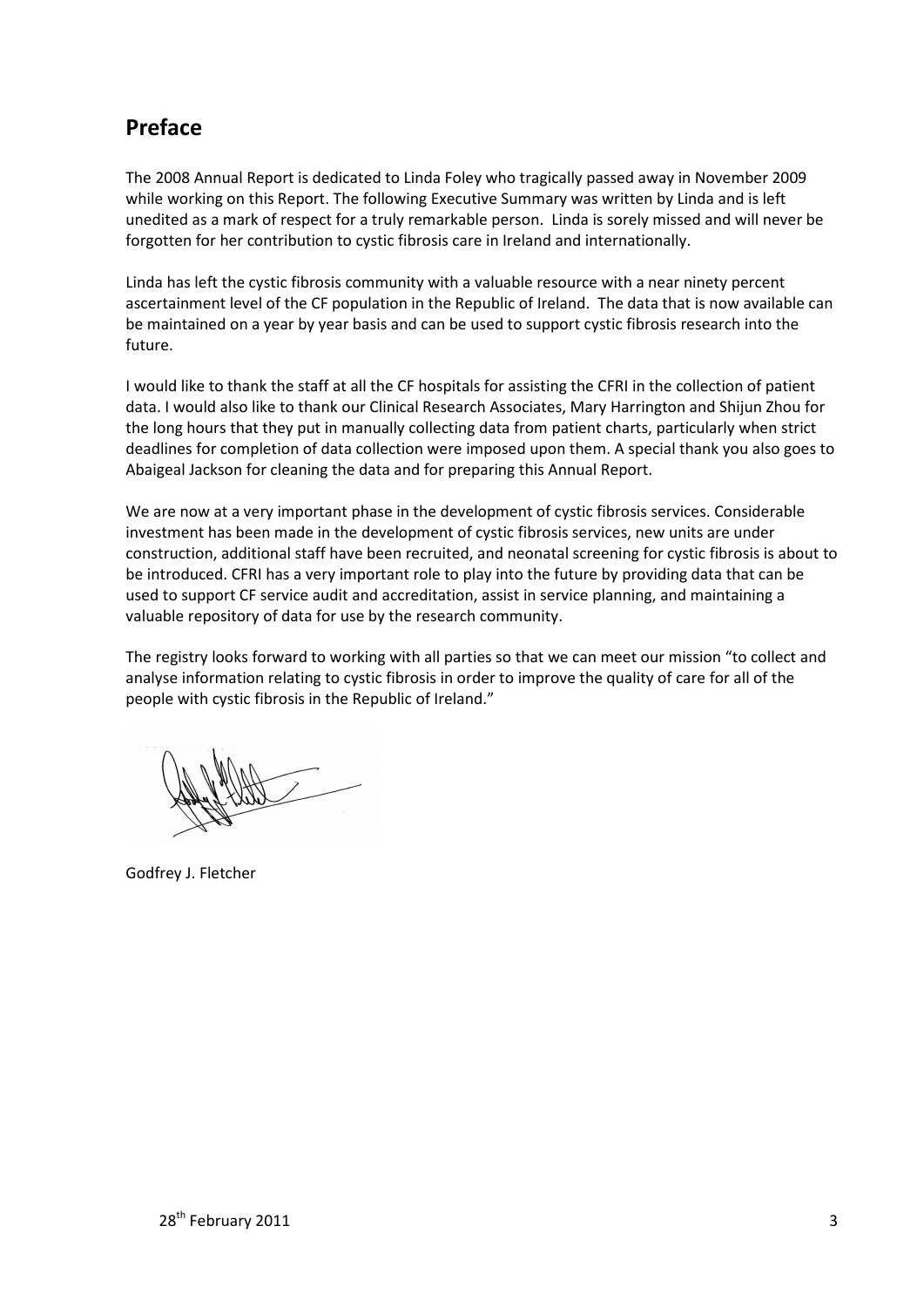### **Executive Summary**

The year, 2008, was a watershed year for the CFRI. It was the first full year of new governance with a new Executive Council, Constitution, and Charitable Status operating as an "unincorporated association with a constitution". It was also the first full year that the CFRI received realistic funding so that many objectives that had formerly been aspirational were now achievable.

Also in 2008, a Postdoctoral Researcher, sponsored by the Health Research Board, started work on many projects that will define our registry. It was the first full year that we had a second Clinical Research Associate who was dedicated to informed consent and enrolment of new patients. As a direct result of this, ascertainment levels jumped from 63% to 88%.

There are several research opportunities that are being explored by 'mining' the data contained in the CFRI. Among the most important is an accurate survival analysis for Ireland. This will be completed during 2009. Following that there will be a number of projects that will assess the services available to PWCF to see if survival improves with increased services and access to those services.

We are also in a unique position to fully describe our CF population prior to the introduction of newborn screening (NBS) for CF. This will allow comprehensive analysis of data that will show the effect of the introduction of NBS.

The HSE should be congratulated for their continued support of the CFRI and I hope that this registry will demonstrate the usefulness of such databases for many conditions.

This annual report reflects many recent improvements and I hope that the reader will be able to see that when a vision is recognised and properly funded, many positive benefits result.

Linda In. Folly

**Linda M. Foley**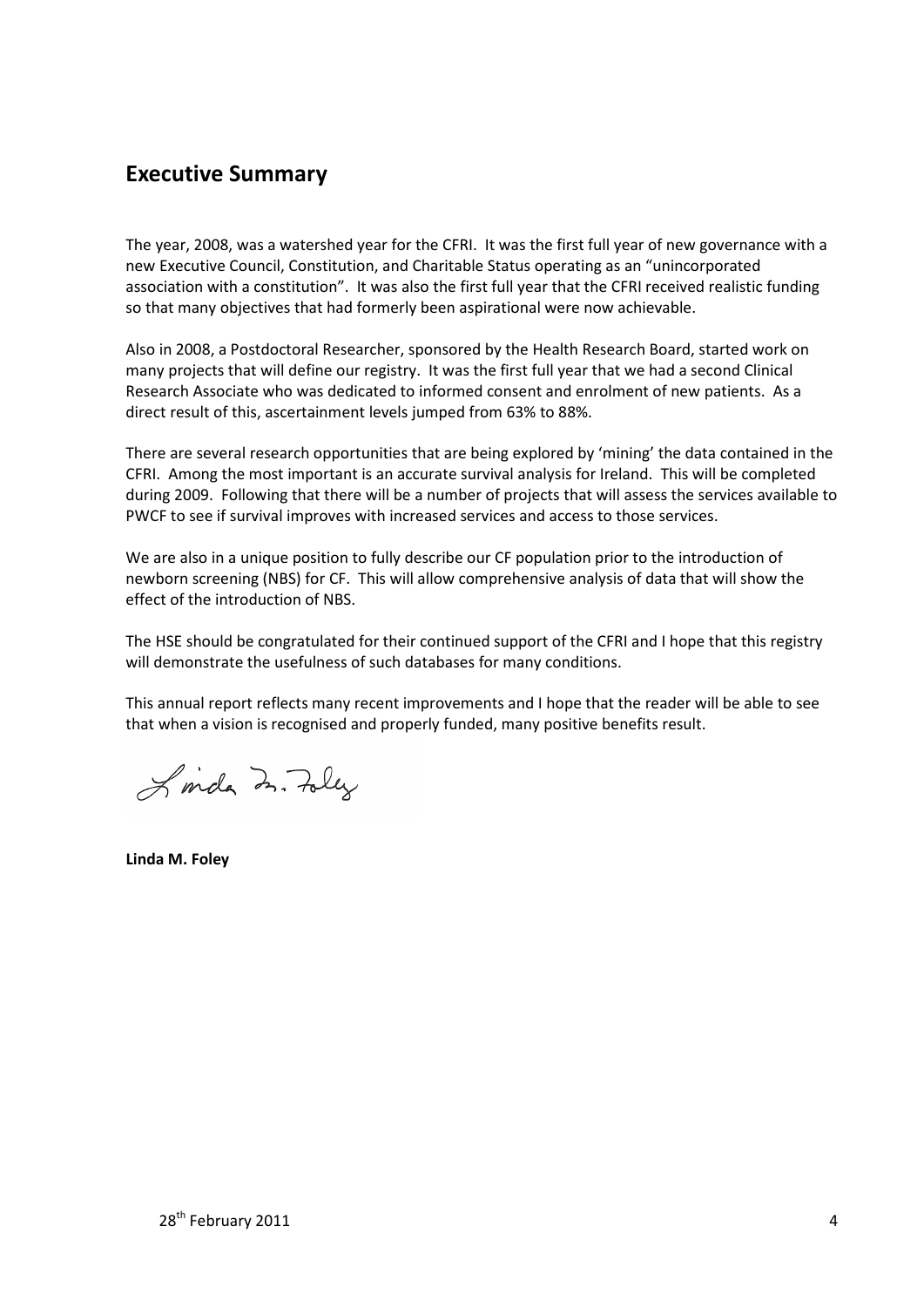# **Summary Statistics for 2008**

|                                                                                | 2007  | 2008  |
|--------------------------------------------------------------------------------|-------|-------|
| Number of patients consented                                                   | 762   | 1065  |
| Median age (years)                                                             | 17    | 17.9  |
| Number diagnosed during the year                                               | 32    | 19    |
| Number of patients with genotype information                                   | 97%   | 96%   |
| Number of enrolled patients deceased during the year                           | 17    | 17    |
| Median age at death (years)                                                    | 24    | 23    |
| Number of consented individuals alive at end of year                           | 718   | 1004  |
| % alive at end of year who were male                                           | 53.5% | 57.4% |
| % adults (≥18 years) alive at end of year                                      | 45.5% | 49.4% |
| Number of live patients identified by annual census                            | 1170  | 1142  |
| % ascertainment of the live CF population by the CFRI                          | 61.4% | 87.9% |
| Number of patients for whom annual clinical data was collected                 | 143   | 813   |
| % of patients alive at end of year for whom annual clinical data was collected | 20.6% | 81.0% |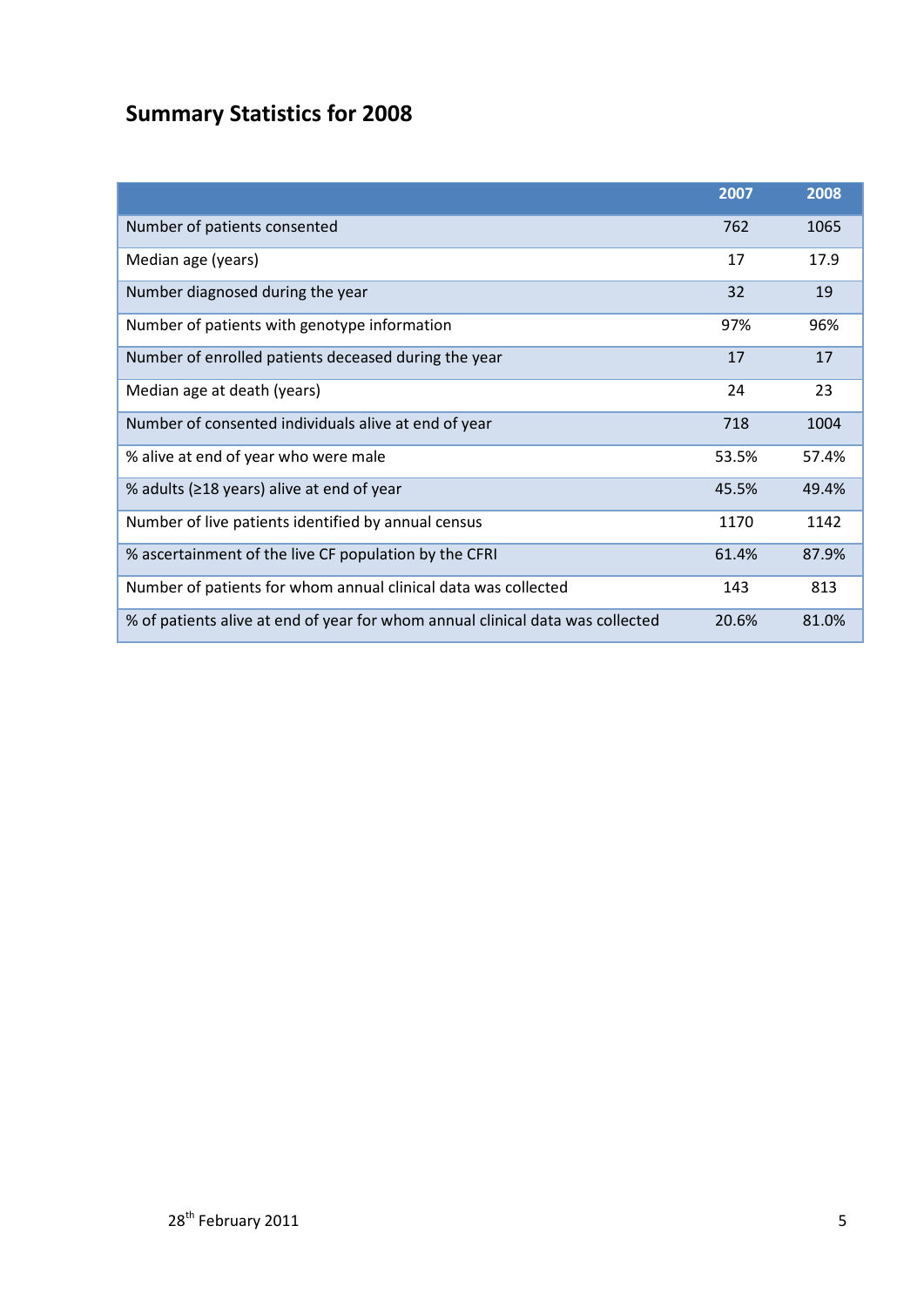## **List of Tables**

| Table 1: Demographic data from the Cystic Fibrosis Registry of Ireland (CFRI) 19                    |  |
|-----------------------------------------------------------------------------------------------------|--|
|                                                                                                     |  |
|                                                                                                     |  |
|                                                                                                     |  |
|                                                                                                     |  |
| Table 6: Number of hospitalisations, exacerbations and complications, paediatric vs adult groups 25 |  |
|                                                                                                     |  |
|                                                                                                     |  |
|                                                                                                     |  |
|                                                                                                     |  |
|                                                                                                     |  |
|                                                                                                     |  |
|                                                                                                     |  |
|                                                                                                     |  |
|                                                                                                     |  |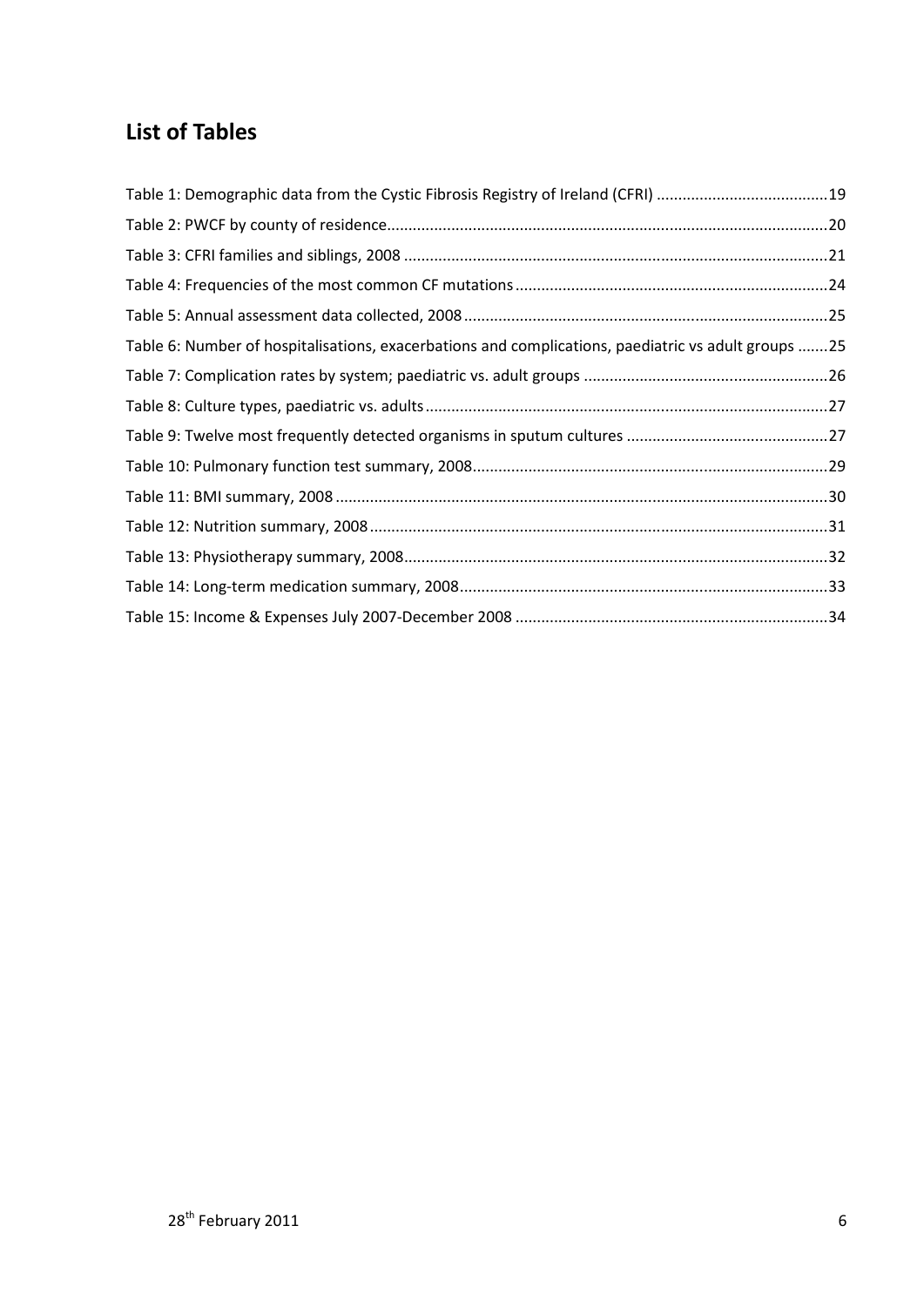# **List of Figures**

| Figure 6: Total number of deaths and median age at death of PWCF, 1994-2008 16                     |  |
|----------------------------------------------------------------------------------------------------|--|
| Figure 7: Number of CF deaths and median age at death by gender, 1994-200816                       |  |
| Figure 8: Birth cohort survivorship to 2008 for PWCF born 1980-2004 by gender17                    |  |
|                                                                                                    |  |
|                                                                                                    |  |
|                                                                                                    |  |
|                                                                                                    |  |
|                                                                                                    |  |
| Figure 14: Days of treatment by hospital and home IV antibiotics, adults vs. paediatrics in 200828 |  |
|                                                                                                    |  |
|                                                                                                    |  |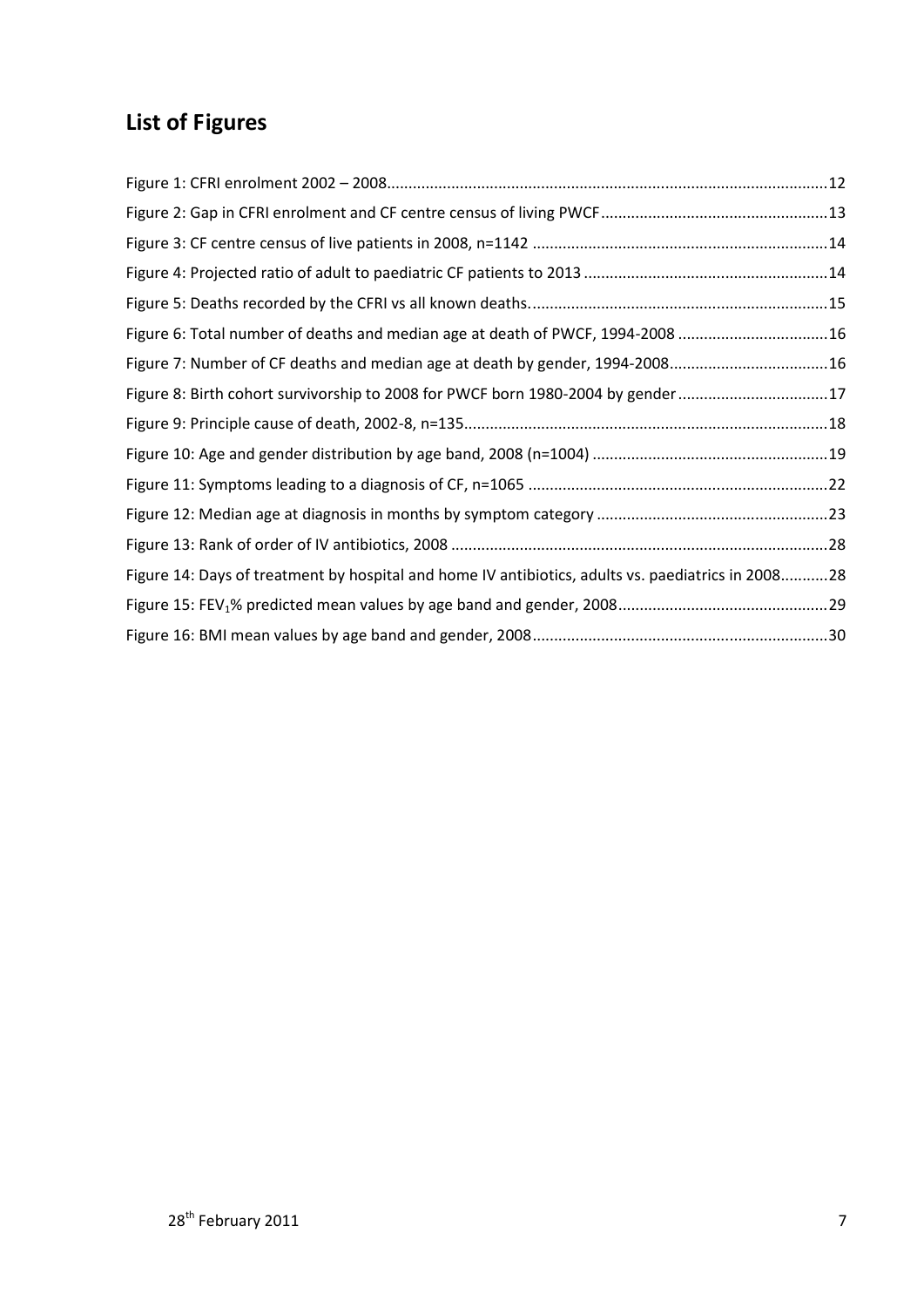# **Cystic Fibrosis Specialist Centres, 2008**

| <b>County</b> | <b>Hospital</b>                         | <b>Consultant</b>       | <b>Type of Centre</b>    |
|---------------|-----------------------------------------|-------------------------|--------------------------|
| Cork          | <b>Cork University Hospital</b>         | Dr Barry Plant /        | Adult                    |
|               |                                         | Dr Cathal Bredin        |                          |
|               |                                         | Dr. Michael Henry/      | Paediatric               |
|               |                                         | Dr Muireann ní Chroínín |                          |
| Dublin        | <b>Beaumont Hospital</b>                | Prof NG McElvaney /     | Adult                    |
|               |                                         | Dr Cedric Gunaratnam    |                          |
|               | St Vincent's University Hospital        | Prof Charles Gallagher/ | Adult                    |
|               |                                         | Dr Ed McKone            |                          |
|               | The Children's University Hospital      | Dr Dubhfeasa Slattery   | Paediatric               |
|               | National Children's Hospital            | Dr Peter Greally /      | Paediatric               |
|               |                                         | Dr Basil Elnazir        |                          |
|               | Our Lady's Children's Hospital          | Dr Gerry Canny /        | Paediatric               |
|               |                                         | Dr Barry Linnane        |                          |
|               | Mater Misericordiae University Hospital | Prof Jim Egan           | Heart/lung<br>transplant |
| Galway        | University College Hospital Galway      | Dr Mary Herzig          | Paediatric               |
|               | Merlin Park Hospital, Galway            | Dr JJ Gilmartin         | Adult                    |
| Kerry         | Kerry General Hospital                  | Dr Fergus Leahy         | Paediatric               |
| Limerick      | Midwestern Regional Hospital            | Dr MJ Mahony            | Paediatric               |
|               |                                         | Dr Eithne Mulloy /      | Adult                    |
|               |                                         | Dr TH Peirce            |                          |
| Louth         | Our Lady of Lourdes Hospital            | Dr David Vaughan        | Paediatric               |
|               |                                         | Dr John Kiely           | Adult                    |
| Mayo          | Mayo General Hospital                   | Dr Michael O'Neill      | Paediatric               |
| Sligo         | Sligo General Hospital                  | Dr R Tummaluru          | Paediatric               |
| Waterford     | Waterford Regional Hospital             | Dr A Das                | Paediatric               |
|               |                                         | Dr S Foley              | Adult                    |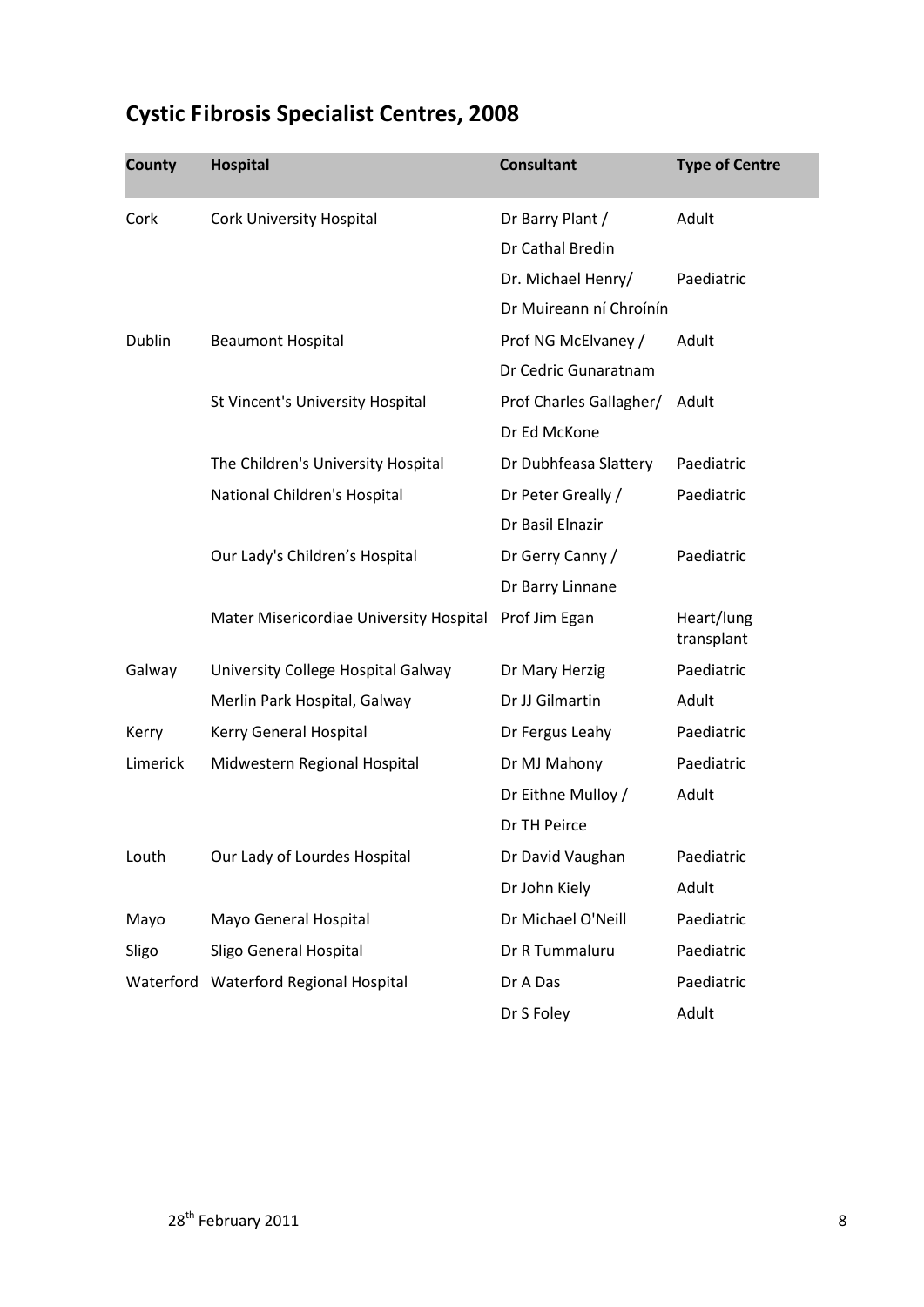### **CFRI Executive Council: 2008-2011**

| Prof C Gallagher | Consultant in Respiratory Medicine,<br>St. Vincent's University Hospital, Dublin                                                                   | Chairperson                            |
|------------------|----------------------------------------------------------------------------------------------------------------------------------------------------|----------------------------------------|
| Dr G Canny       | Consultant in Paediatrics,<br>Our Lady's Children's Hospital, Dublin                                                                               | Vice-Chairperson                       |
| Dr P Greally     | Consultant in Paediatric Respiratory Medicine,<br>Adelaide and Meath National Children's Hospital,<br>Dublin                                       | <b>Honorary Secretary</b>              |
| Mr G Fletcher    | Non medic council member                                                                                                                           | <b>Honorary Treasurer</b>              |
|                  | Prof NG McElvaney Professor of Medicine, Royal College of Surgeons<br>in Ireland & Consultant in Respiratory Medicine<br>Beaumont Hospital, Dublin | Immediate Past Chairman,<br>ex-officio |
| Mrs L Foley      | Chief Executive, CFRI                                                                                                                              |                                        |
| Dr B Linnane     | Consultant in Paediatrics,<br>Our Lady's Children's Hospital, Dublin                                                                               | <b>Council Member</b>                  |
| Dr E McKone      | Consultant in Respiratory Medicine,<br>St. Vincent's University Hospital, Dublin                                                                   | <b>Council Member</b>                  |
| Dr B Plant       | Consultant in Respiratory Medicine,<br>Cork University Hospital, Cork                                                                              | <b>Council Member</b>                  |
| Dr M Rowland     | UCD School of Medicine, Medical Sciences,<br>Children's Research Centre, Crumlin, Dublin                                                           | <b>Council Member</b>                  |
| Dr D Slattery    | Consultant in Paediatric Respiratory Medicine,<br>Children's University Hospital, Dublin                                                           | <b>Council Member</b>                  |
| Mr. M Wickham    | Non medic council member                                                                                                                           | <b>Council Member</b>                  |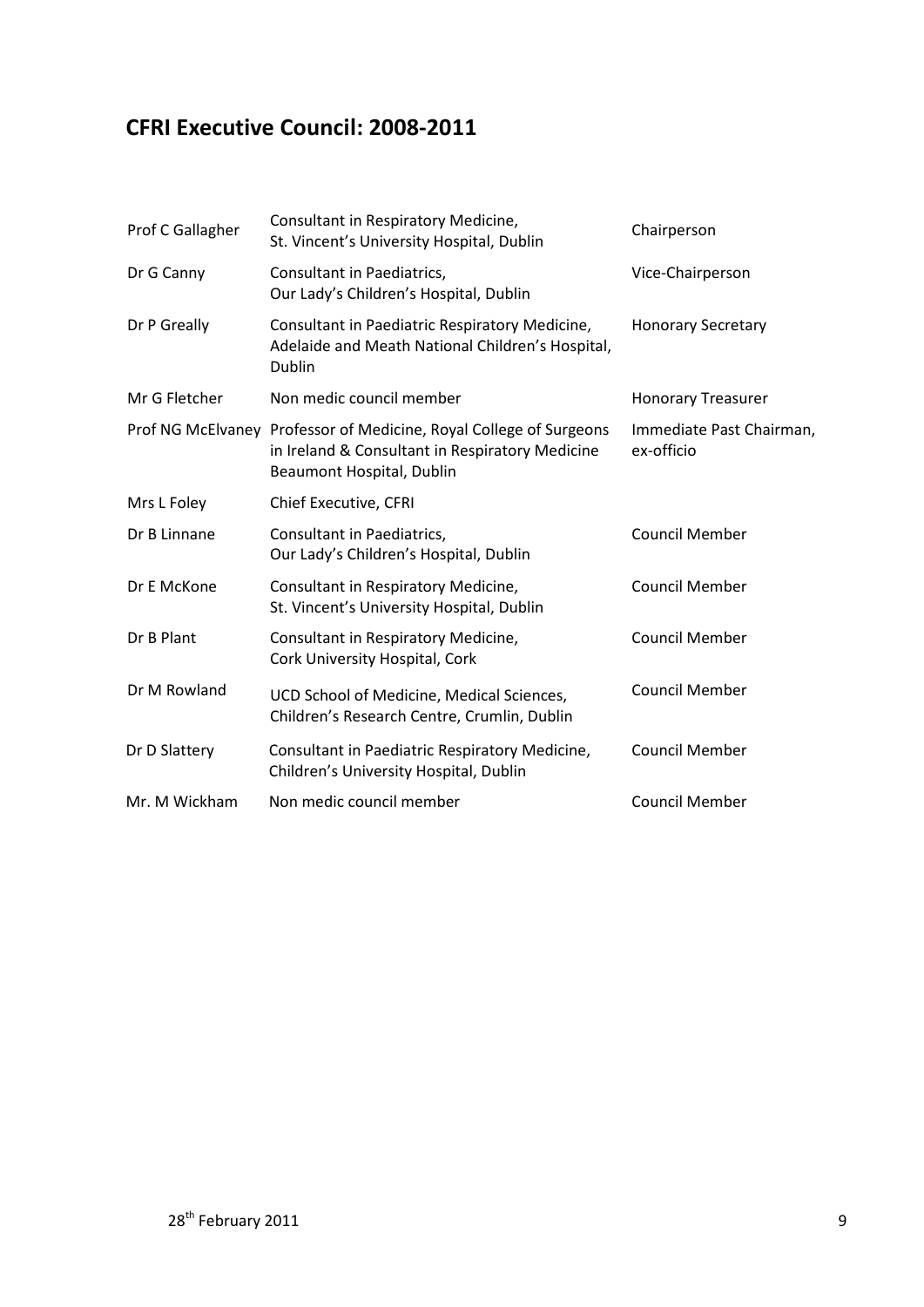## **Glossary**

| AA                | <b>Annual Assessment</b>                            |
|-------------------|-----------------------------------------------------|
| ABPA              | Allergic Bronchopulmonary Aspergillosis             |
| Adult             | Aged 18 years or older $(218)$                      |
| <b>BAL</b>        | Bronchoalveolar lavage                              |
| <b>BMI</b>        | <b>Body Mass Index</b>                              |
| <b>CF</b>         | <b>Cystic Fibrosis</b>                              |
| <b>CFAI</b>       | <b>Cystic Fibrosis Association of Ireland</b>       |
| <b>CFRI</b>       | Cystic Fibrosis Registry of Ireland                 |
| <b>CFTR</b>       | Cystic Fibrosis Transmembrane conductance Regulator |
| <b>CRA</b>        | <b>Clinical Research Associate</b>                  |
| <b>CSO</b>        | <b>Central Statistics Office of Ireland</b>         |
| <b>DEXA</b>       | Dual Energy X-ray Absorptiometry                    |
| <b>DIOS</b>       | Distal Intestinal Obstruction Syndrome              |
| <b>FH</b>         | Family history                                      |
| FEV <sub>1</sub>  | Forced Expiratory Volume in one second              |
| <b>FVC</b>        | Forced expiratory Vital Capacity                    |
| GI                | Gastrointestinal symptoms                           |
| <b>HRB</b>        | <b>Health Research Board</b>                        |
| H <sub>2</sub> RA | H2-receptor antagonists                             |
| IV                | Intravenous                                         |
| MI                | Meconium ileus                                      |
| <b>MRSA</b>       | Methicillin Resistant Staphylococcus aureus         |
| <b>NBS</b>        | Newborn screening                                   |
| NSAID             | Non-steroidal anti-inflammatory drug                |
| Paediatric        | Aged under 18 years (<18)                           |
| PEP mask          | Positive expiratory pressure mask                   |
| PPI               | Proton pump inhibitors                              |
| <b>PWCF</b>       | Persons with cystic fibrosis                        |
| <b>RESP</b>       | Respiratory symptoms                                |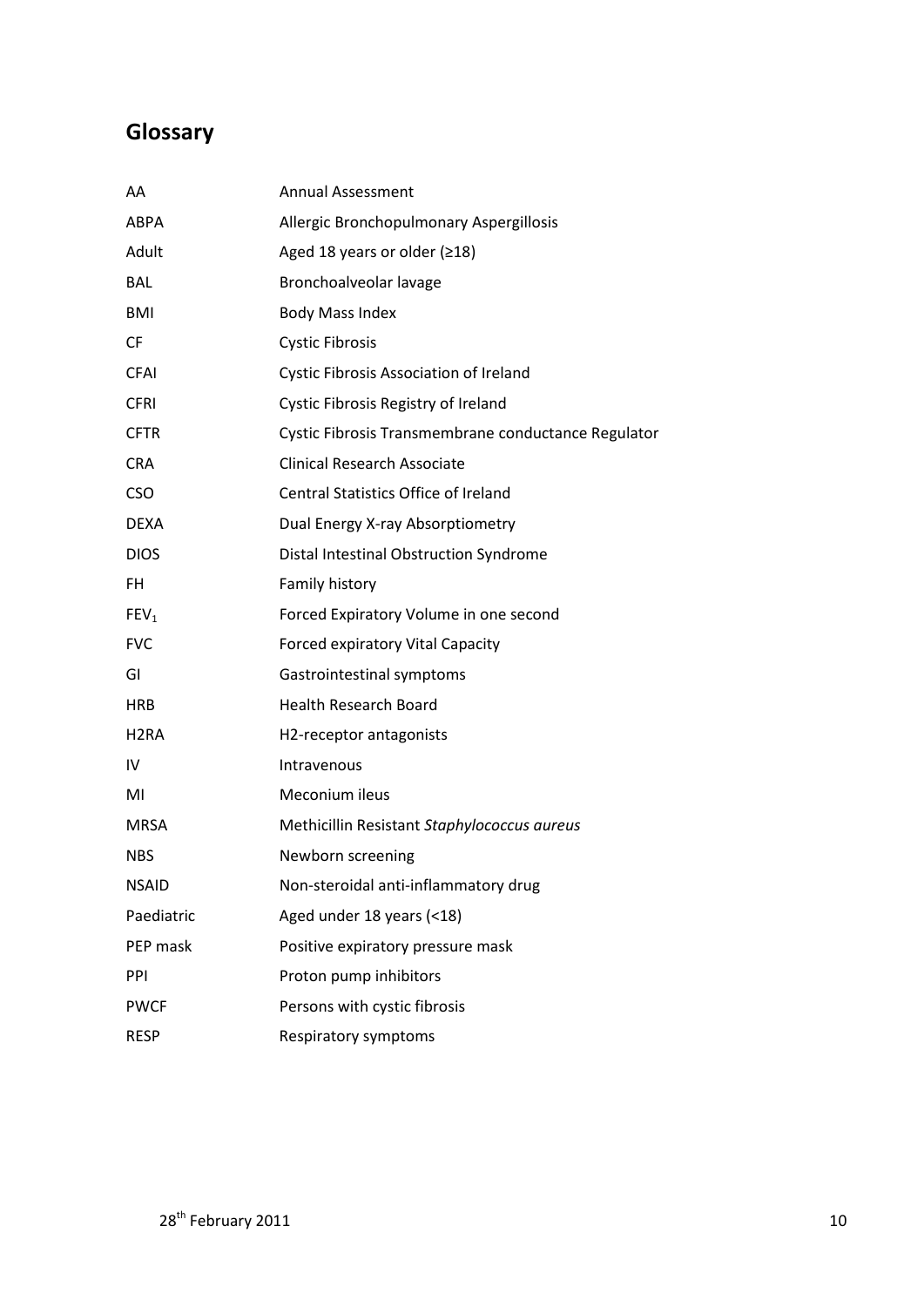## **Hospital Abbreviations**

| <b>AMNCH</b> | National Children's Hospital at the Adelaide & Meath Hospital,      |
|--------------|---------------------------------------------------------------------|
|              | Tallaght, Dublin 24                                                 |
| <b>BMT</b>   | Beaumont Hospital, Dublin 9                                         |
| Cavan GH     | Cavan General Hospital, Cavan                                       |
| <b>CUH</b>   | Cork University Hospital, Wilton, Cork                              |
| <b>CUHTS</b> | Children's University Hospital, Temple Street, Dublin 1             |
| Kerry GH     | Kerry General Hospital, Tralee                                      |
| Mayo GH      | Mayo General Hospital, Castlebar                                    |
| <b>MWRH</b>  | Midwest Regional Hospital, Limerick                                 |
| <b>MMUH</b>  | Mater Misericordiae University Hospital, Dublin 7                   |
| OLCH         | Our Lady's Children's Hospital, Crumlin, Dublin 12                  |
| OLLH         | Our Lady of Lourdes Hospital, Drogheda                              |
| Sligo GH     | Sligo General Hospital, Sligo                                       |
| <b>SVUH</b>  | St Vincent's University Hospital, Dublin 4                          |
| <b>UCHG</b>  | University College Hospital Galway (including Merlin Park Hospital) |
| <b>WRH</b>   | Waterford Regional Hospital, Waterford                              |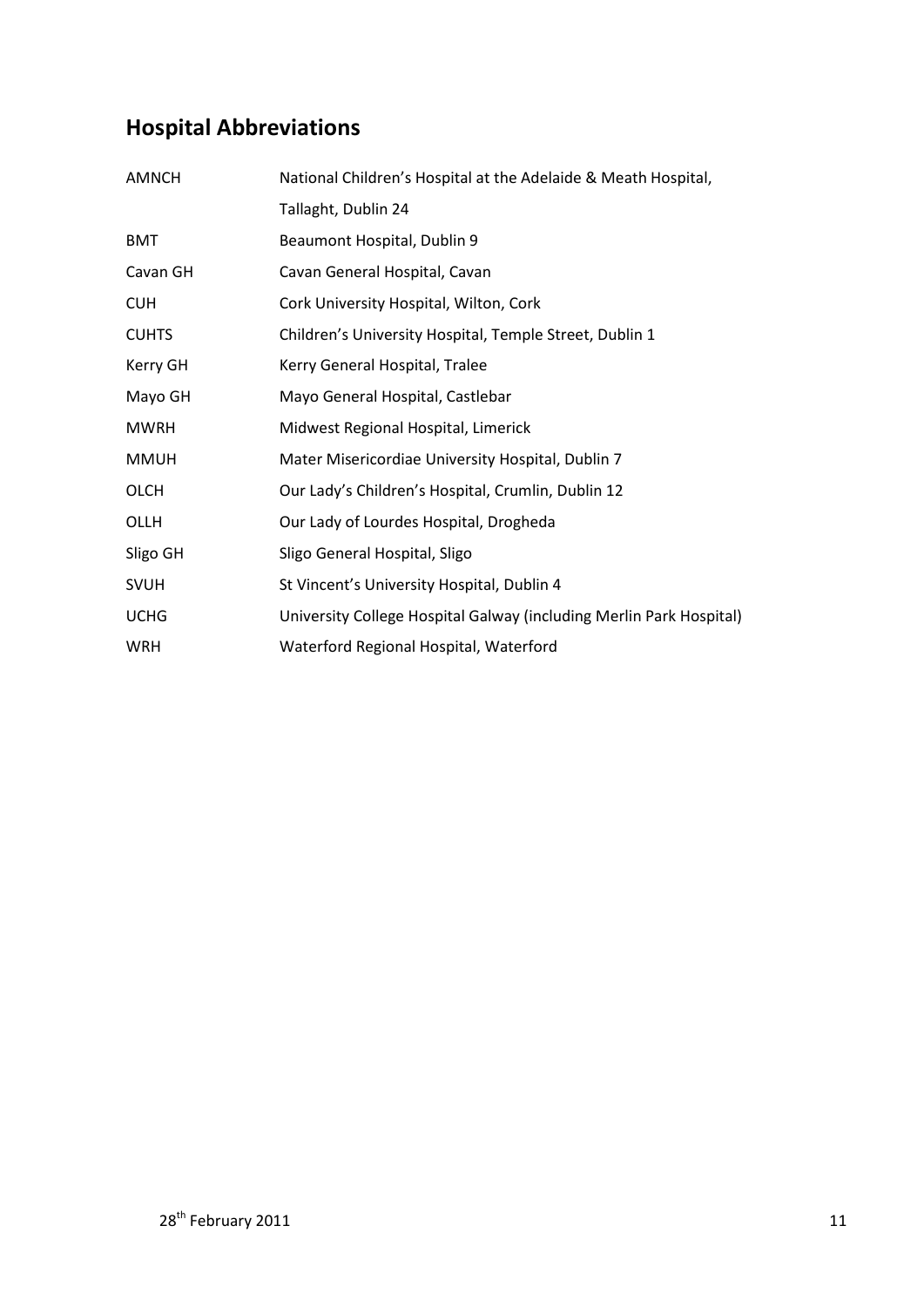### **CFRI Enrolment**

Since the start of the CF registry project we have been striving to enrol as many persons with CF (PWCF) that attend CF centres as possible. By the end of 2008, we enrolled 1,065 PWCF. A major boost in our figures occurred during 2008 by dedicating a new CRA to the task of enrolling PWCF. Her job was to ensure that PWCF were fully informed of the benefits of enrolling on the CFRI and to assure PWCF and their guardians that their data was protected using advanced encryption technology. There have been very few refusals to join the registry as most people realise that by being a part of this research vehicle there is ultimately benefit for all.

Figure 1 shows the number of PWCF enrolled in the CFRI based on date of PWCF consent. In previous annual reports, enrolment figures were based on date of collection of diagnostic data. The changeover to date of consent in this year's report means that enrolment figures presented here differ from previous years.

Over 300 PWCF were enrolled during 2008. Of the 1,065 PWCF enrolled by the end of 2008, 56.1% were male and 43.9% were female. Seventeen enrolled PWCF were known to have died in 2008. Of the 1004 enrolled patients alive at the end of 2008, 49.4% were aged 18 years and older, while 50.6% were under 18 years.



#### **Figure 1: CFRI enrolment 2002 – 2008**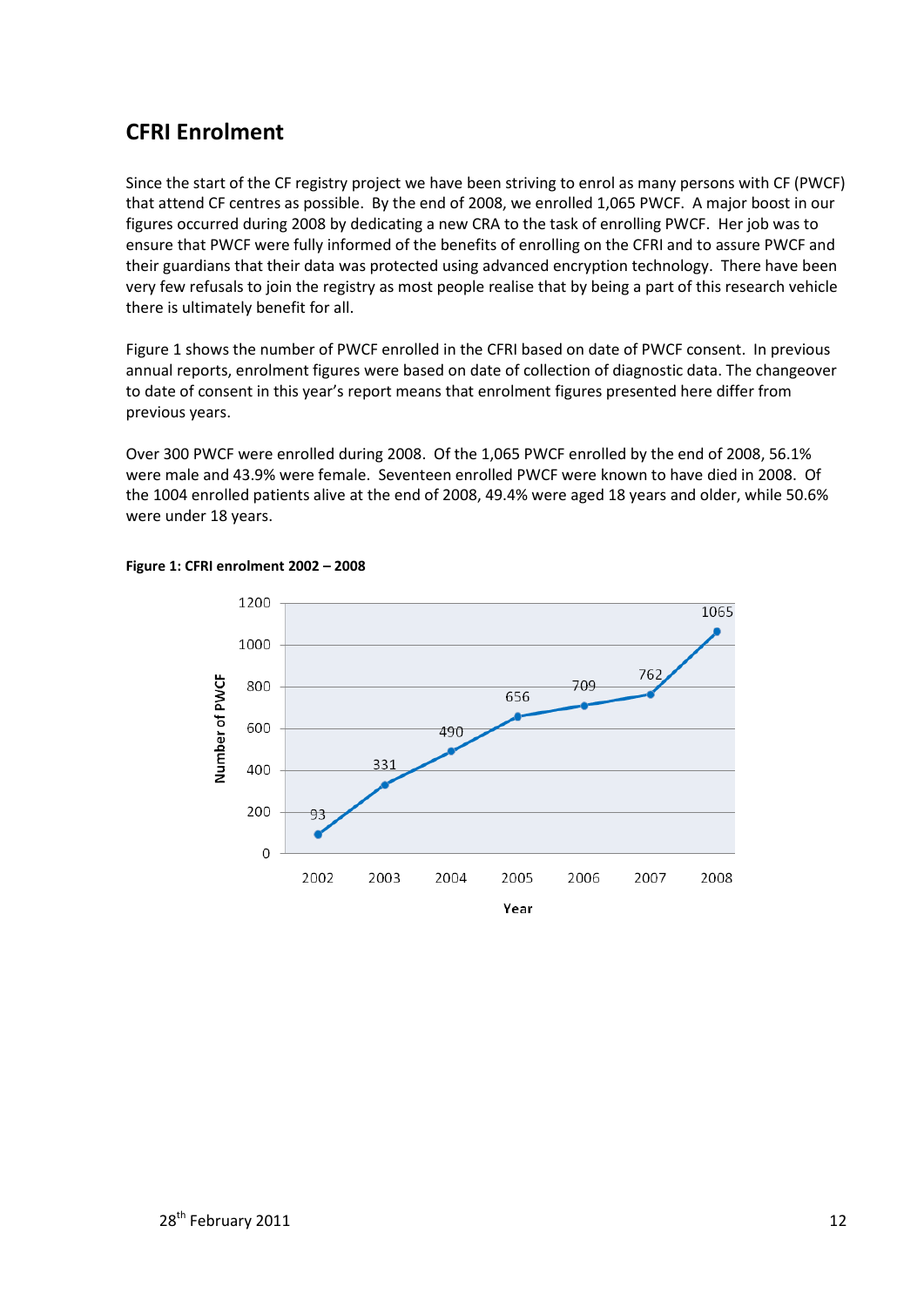### **CF Centre & Clinic Census 2008**

Through careful tracking of the numbers of PWCF who attend CF centres and clinics, and comparing those figures with the number of live CFRI enrolees we can confidently say that by the end of 2008, we achieved a coverage level of 87.9% of persons with a known CF diagnosis (Figure 2). This is a substantial increase in ascertainment since 2007 (just under 62%).

In addition to increased enrolment, the accuracy of our annual census of live PWCF has been enhanced. As named patients are now reported on the census, it is now possible to avoid duplication of patients who attend more than one centre. This has most likely caused a decline in census figures since 2006, rather than a decline in the CF population.

The CFRI will continue to enrol new and existing PWCF during 2009 and beyond, however as we near complete ascertainment, we expect year-on-year increases in enrolment to level off. One hundred percent enrolment of census-identified PWCF will not be possible for several reasons. Firstly, 0.8% (n=8) of census-identified PWCF have previously opted not to participate in the CFRI. Secondly, CF centres may not always be able to identify those who have left their service to attend another in Northern Ireland or abroad. This may lead to an overestimation of PWCF counted during the census by CF centres. Finally, a small proportion of PWCF identified by the census may not easily be enrolled by CFRI staff as some PWCF are hard to contact due to infrequent clinic attendance.



#### **Figure 2: Gap in CFRI enrolment and CF centre census of living PWCF**

Within the international CF community, an ascertainment level of approximately 90% is considered a significant achievement. Adequate representation of the CF population is required to ensure statistics generated by analysis of registry datasets are valid. However, ascertainment rates are not always reported in international CF registries' annual reports. Anecdotal information suggests that the CFRI's coverage level of 87.9% compares favourably to leading CF registries, which include the United States and United Kingdom.

For the first time in 2008, the Mater Misericordiae University Hospital (MMUH) was invited to participate in the census. The participation of the MMUH health/lung transplant unit has improved the identification of PWCF who have undergone transplant. Figure 3 shows census figures by CF centre and by PWCF age band. As in previous annual reports, we define paediatric PWCF as those aged under 18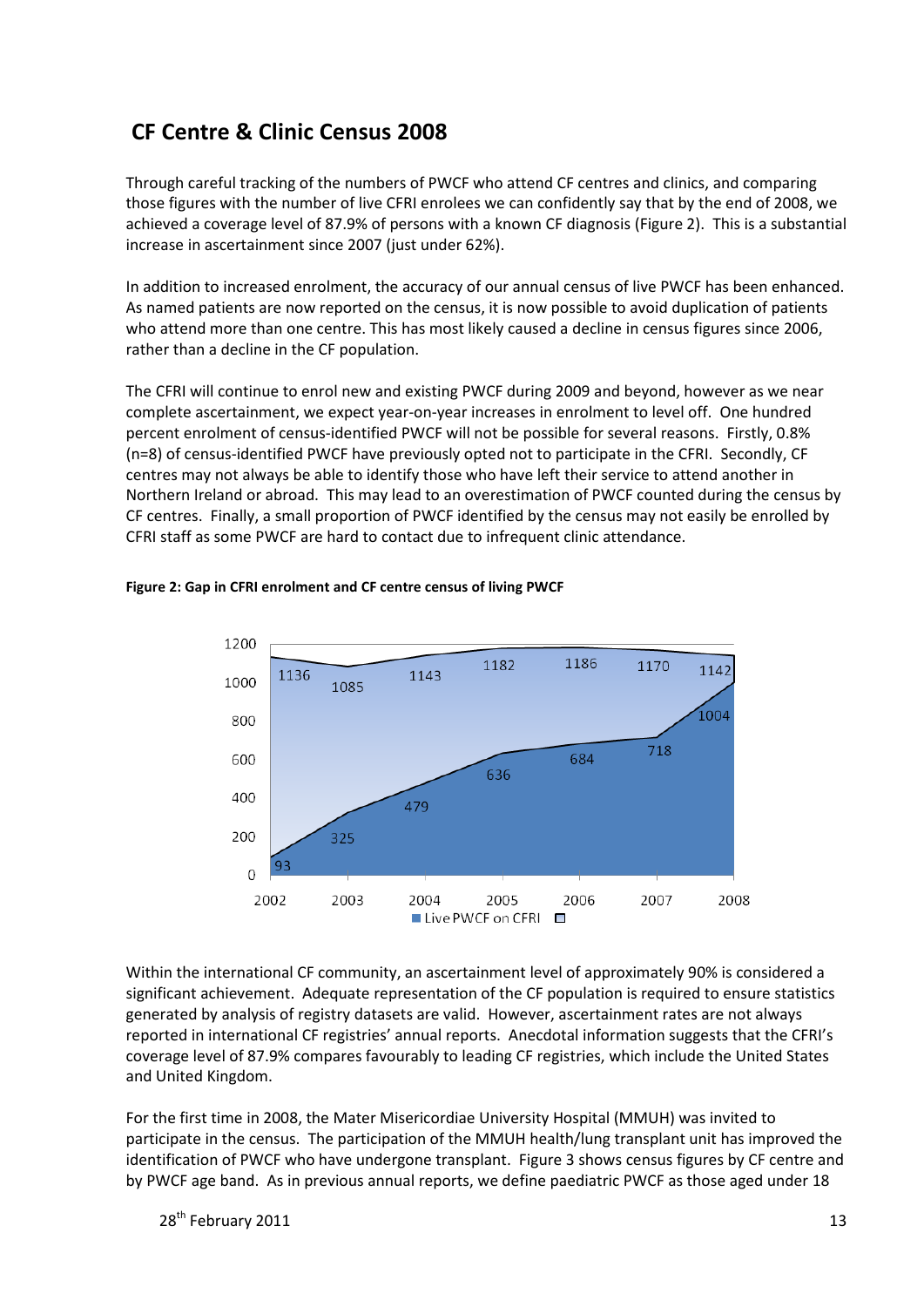years. St Vincents University Hospital (SVUH), Cork University Hospital (CUH) and Beaumont Hospital (BMT) had the largest adult CF services in 2008. Our Lady's Children's Hospital (OLCH), the Adelaide and Meath National Children's Hospital (AMNCH) and Cork University Hospital (CUH) had the largest paediatric CF services.



#### **Figure 3: CF centre census of live patients in 2008, n=1142**

Census figures continue to highlight the growth of the adult PWCF population and in 2008, 53% of census-identified PWCF were aged 18 years or older. Since 2002, the adult census population has increased annually by an average of 2% (or approximately 20 PWCF), with a corresponding 2% reduction in the paediatric population. Although we show a linear projection in growth of the adult population to 2013 in Figure 4, we cannot be certain when the growth in the adult population will stabilise. This will depend on whether the life expectancy of PWCF continues to improve and the trend in annual numbers of new CF diagnoses.

As CFRI ascertainment of the CF population has reached a high level, more than ever, it is capable of providing important information which can inform decisions about service reconfiguration, which is required to meet the growing needs of this population. In particular, as adult numbers increase, so too do the number of other CF-related co-morbidities requiring treatment, such as osteoporosis and diabetes.



#### **Figure 4: Projected ratio of adult to paediatric CF patients to 2013**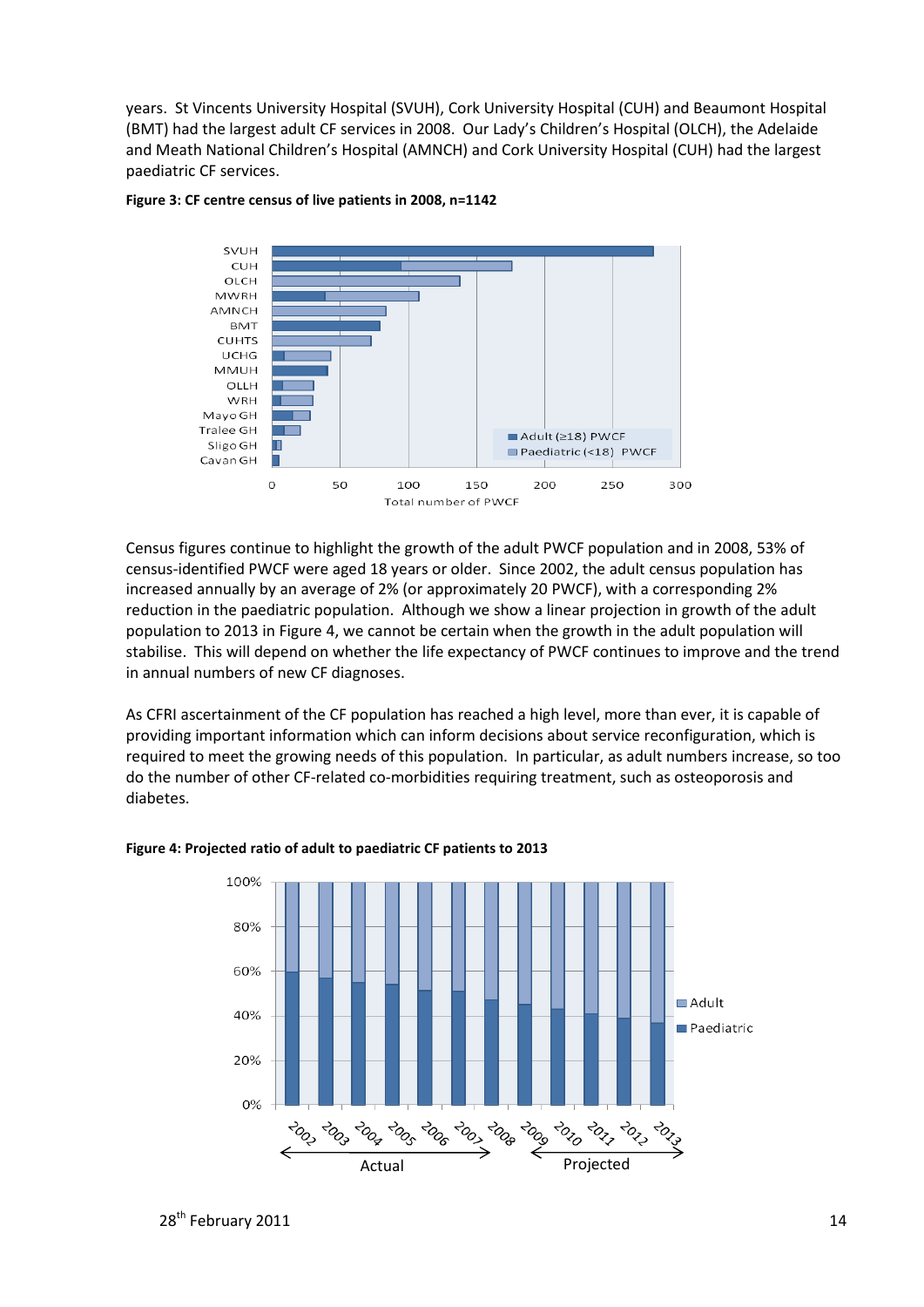### **CF Survival**

As part of the CFRI's Health Research Board (HRB) funded research programme of epidemiological research (2008-2011), an analysis of CF survival has been undertaken. Data on CF deaths were sourced from the Central Statistics Office (CSO) dating back to 1980) as well as the Cystic Fibrosis Association of Ireland (CFAI), which date back to 1986. As these datasets contained patient identifiable information, we were able to compare the deaths recorded by the CFRI, the CFAI and CSO. A comprehensive record of deaths due to CF from 1980 to 2008 was compiled and is reported on here.

Figure 5 shows deaths recorded by the CFRI (dark blue) as a proportion of all identified CF deaths. This has improved over time, and in 2008, 81% of all known deaths (or 17 of the 21 deaths) in that year occurred in patients enrolled on the CFRI. The absence of data on recorded deaths in the early years of the registry was an inevitable consequence of the registry being in its infancy, and being unable to provide some PWCF with an opportunity to enrol before they died.

#### **Figure 5: Deaths recorded by the CFRI vs all known deaths.**



### **SURVIVAL STATISTICS**

Predicting how long an individual newborn PWCF will live is not possible. Yet, there are statistics that can be used, which will allow us to estimate an 'average' age at which a group of persons with CF might die. Importantly, when we are using these statistics to examine life expectancy, we can only base our estimates on information on those who have died.

In CF, 'median age at death' and 'median survival' are used to describe life expectancy and often lead to confusion because they have different meanings. In a given CF population, we cannot be sure how long those who are alive will continue to live, but we know how long the deceased population lived before their death.

**Median age at death** is calculated using information from the deceased portion of the population only. The median value indicates that half of the population lived to the specified age and half lived past it. The problem with using median age at death as a measure of survival is that it only considers the survival of those who have died, but not the survival of those who are still alive. For this reason, the median age at death value is usually lower than an estimate of life expectancy derived by following an entire population until all have died.

**Median survival** estimation takes an entire CF population and follows them until half have died and can be performed using either of two techniques; annual current lifetables and birth cohort followup.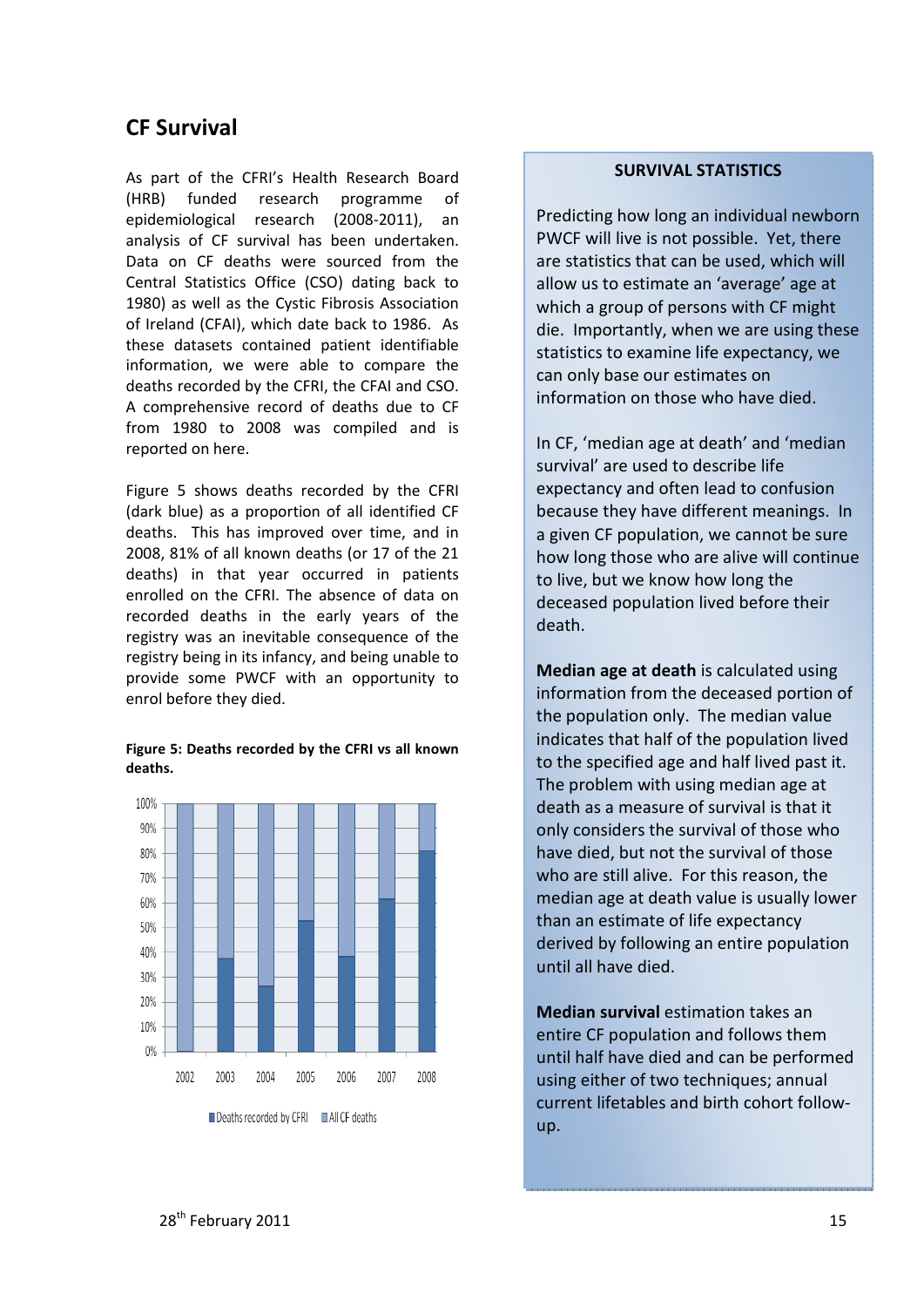Figure 6 shows that the total number of deaths fluctuates from year to year (range: 7-31 from 1994 to 2008), however the overall trend in numbers of deaths remains stable. By contrast, the median age at death (see definition in the table entitled 'Survival statistics') has continued to increase. In 2008, the median age at death was 23 years. Since 2000, there have been four deaths in PWCF <5 years of age, which suggests that CF is no longer a common cause of childhood death in the Republic of Ireland.



**Figure 6: Total number of deaths and median age at death of PWCF, 1994-2008** 

When we look at numbers of deaths and median age at death by gender (Figure 7) we find that there have been more deaths in females than males almost every year since 2000. Also, every year since 2002, females have had a poorer median age at death than males. This gender gap has long been observed in many CF communities, yet reasons for this disparity still remain unclear.

**Figure 7: Number of CF deaths and median age at death by gender, 1994-2008** 

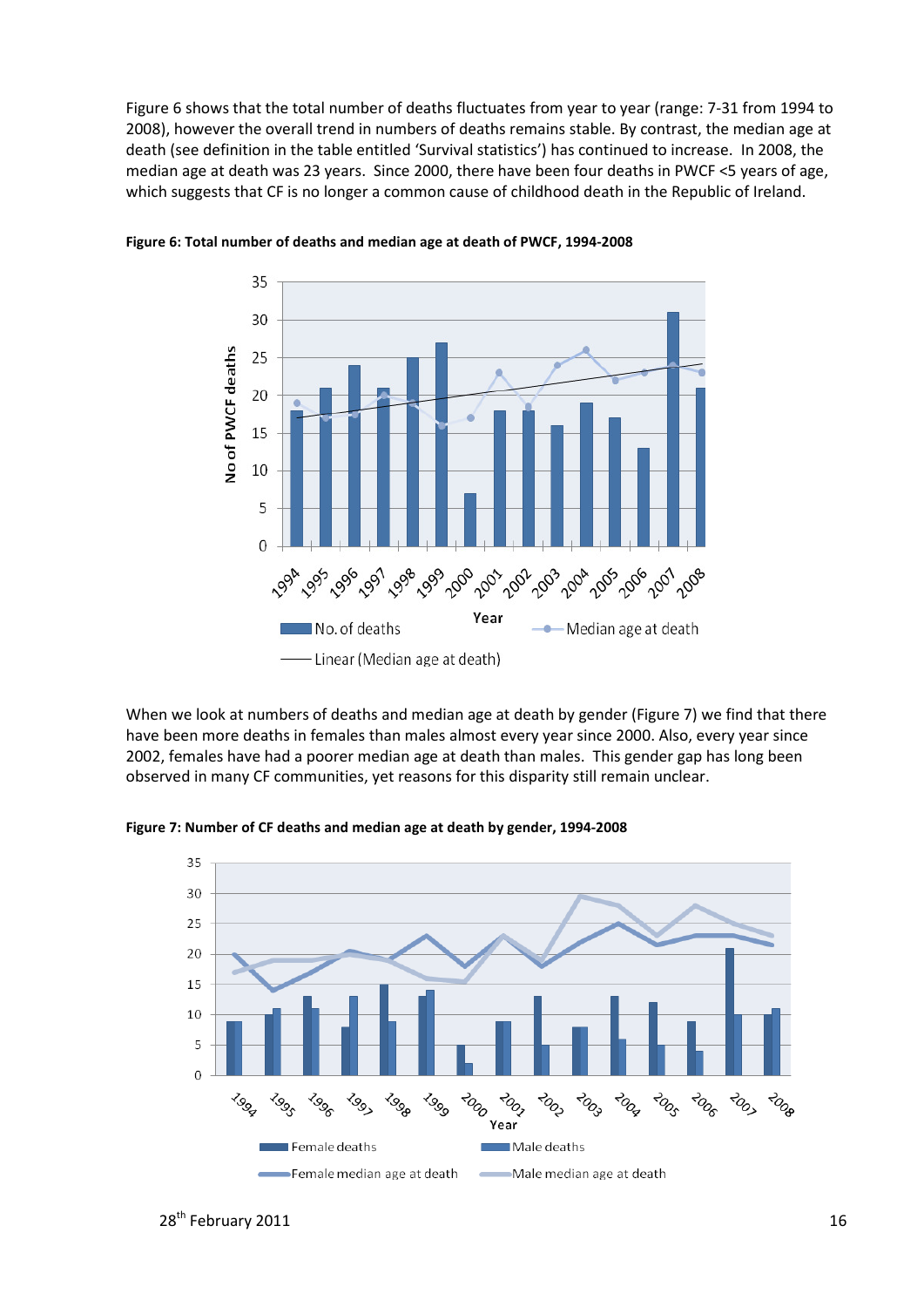Figure 8 shows birth cohort lifetable (Kaplan-Meier) survivorship curves for males and females born between 1980 and 2004 up to 2008. Using the birth cohort lifeable approach, PWCF born in a particular time period can be followed until all have died. The point at which half the population die is called the median survival estimate, and is a more accurate measure of how long PWCF will live on average, compared with median age at death. The Figure shows that survival for both male and female PWCF has improved in succesive birth cohorts. Childhood mortality has become increasingly rare. Also, fewer deaths have been observed (up to 2008) in males than in females born from 1995 onwards.



#### **Figure 8: Birth cohort survivorship to 2008 for PWCF born 1980-2004 by gender**



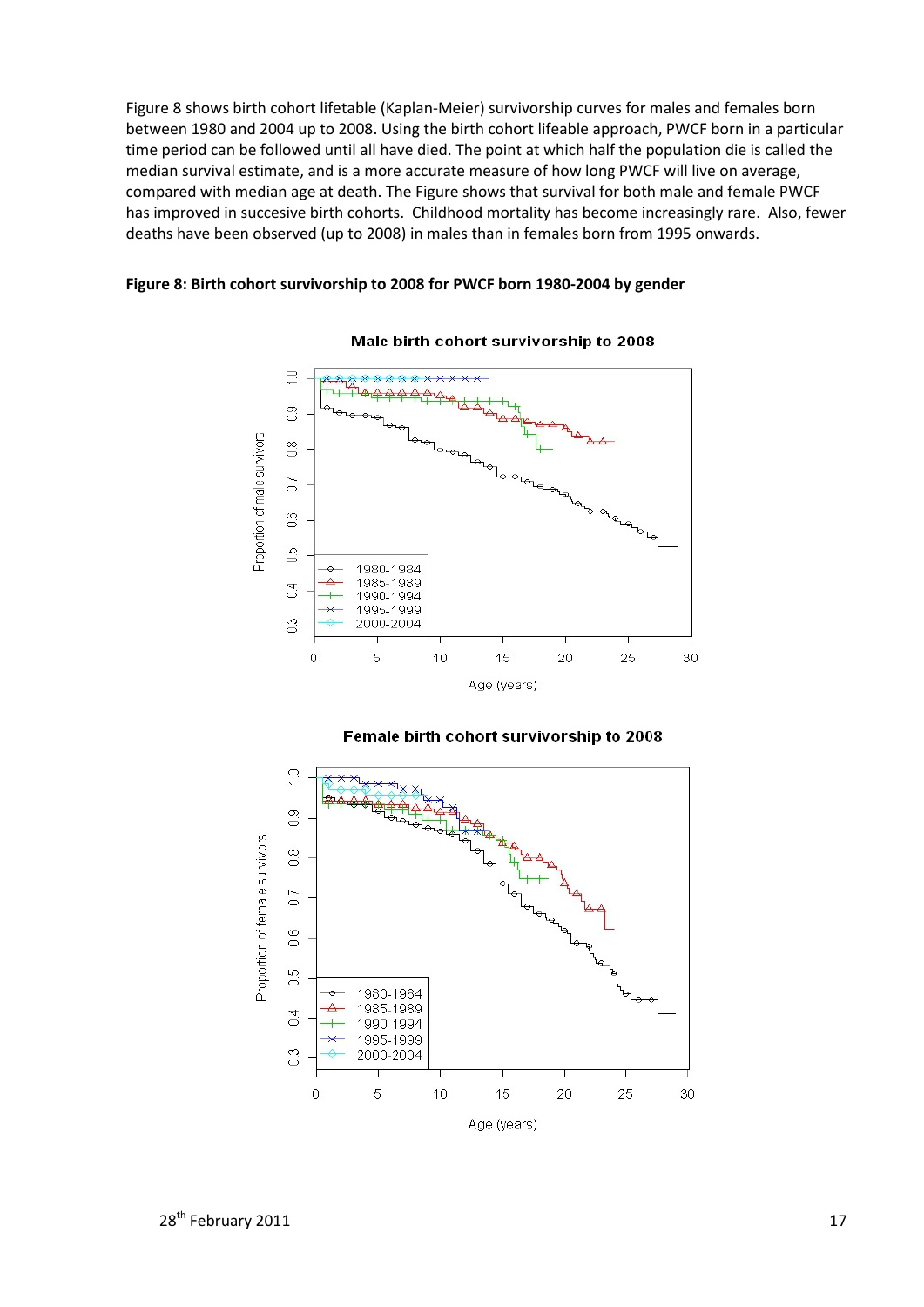### **Cause of Death**

Of the 135 deaths that occurred between 2002 and 2008 (Figure 9), the cause of death for 71% of PWCF was due to respiratory/cardiac failure. In previous annual reports, very few PWCF had an unknown cause of death, but this year, we do not have information for 13.3% of decedents. As CSO data has been included in this year's report for the first time, we are reliant on the cause of death noted on the death certificate. For PWCF described here as having an 'unknown' cause of death, CF was cited as the principle cause of death on the death certificate and no further detail was provided about the circumstances of death.



#### **Figure 9: Principle cause of death, 2002-8, n=135**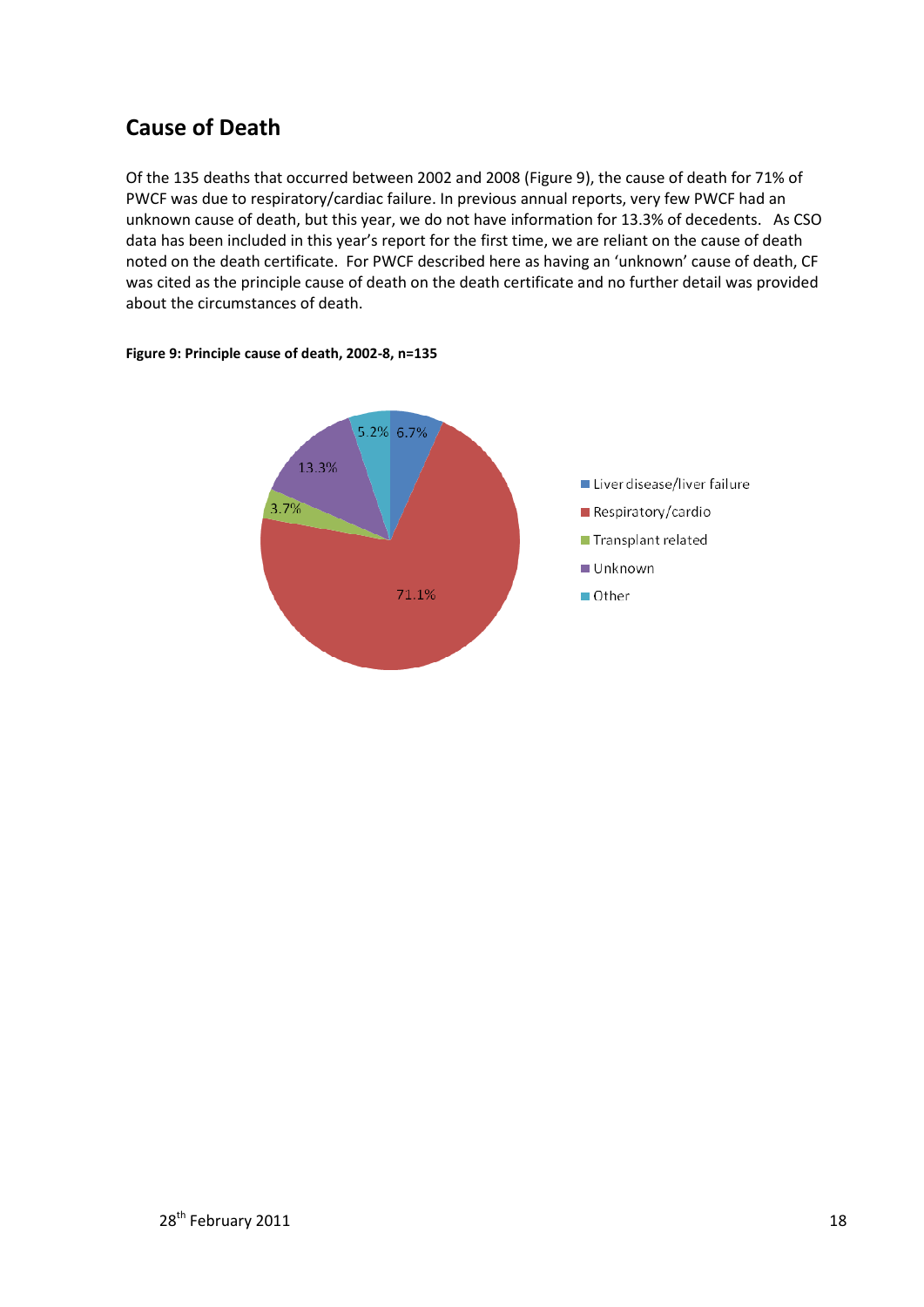### **Demographics of the CFRI**

A description of general demographic data is provided in Table 1. The average age of enrolled PWCF on the last day in 2008 was 18.3 years, and the longest living individual was aged 58 years. There were almost equal numbers of adult and paediatric PWCF on the Registry at the end of 2008. A greater proportion of males were on the registry at the end of 2008 (57%) compared with the 2007 CFRI dataset (54%). This may be due to a disproportionately large number of deaths occurring in females.

| Year                                                          | 2003 | 2004 | 2005 | 2006 | 2007 | 2008      | <b>Total</b> | %     |
|---------------------------------------------------------------|------|------|------|------|------|-----------|--------------|-------|
| <b>PWCF consented</b>                                         | 238  | 159  | 166  | 53   | 53   | 303       | 1065         |       |
| Age range*                                                    |      |      |      |      |      | $<1 - 57$ |              |       |
| Mean age (yrs)*                                               |      |      |      |      |      | 18.3      |              |       |
| Median age (yrs)*                                             |      |      |      |      |      | 17.9      |              |       |
| Number diagnosed during year                                  |      |      |      |      |      | 19        |              |       |
| Number of males*                                              |      |      |      |      |      | 576       |              | 57.4% |
| Number of females*                                            |      |      |      |      |      | 428       |              | 42.6% |
| Number <18 yrs*                                               |      |      |      |      |      | 508       |              | 50.6% |
| Number ≥18 yrs*                                               |      |      |      |      |      | 496       |              | 49.4% |
| Number males ≥18 yrs*                                         |      |      |      |      |      | 288       |              | 28.7% |
| Number females ≥18yrs*                                        |      |      |      |      |      | 208       |              | 20.7% |
| Irish ethnicity*                                              |      |      |      |      |      | 981       |              | 97.8% |
| <b>Deaths during year</b>                                     | 6    | 5    | 9    | 5    | 19   | 17        | 61           |       |
| <b>Total PWCF on Registry who</b><br>are alive at end of year |      |      |      |      |      |           | 1004         | 94.3% |

| Table 1: Demographic data from the Cystic Fibrosis Registry of Ireland (CFRI) |  |  |
|-------------------------------------------------------------------------------|--|--|
|                                                                               |  |  |

\* of the 1004 PWCF on the Registry who are alive at end of 2008

Figure 10 shows the age distribution of PWCF alive at the end of 2008 by gender. The numbers of male and female PWCF decrease notably after the 20-24 year age band.

#### **Figure 10: Age and gender distribution by age band, 2008 (n=1004)**

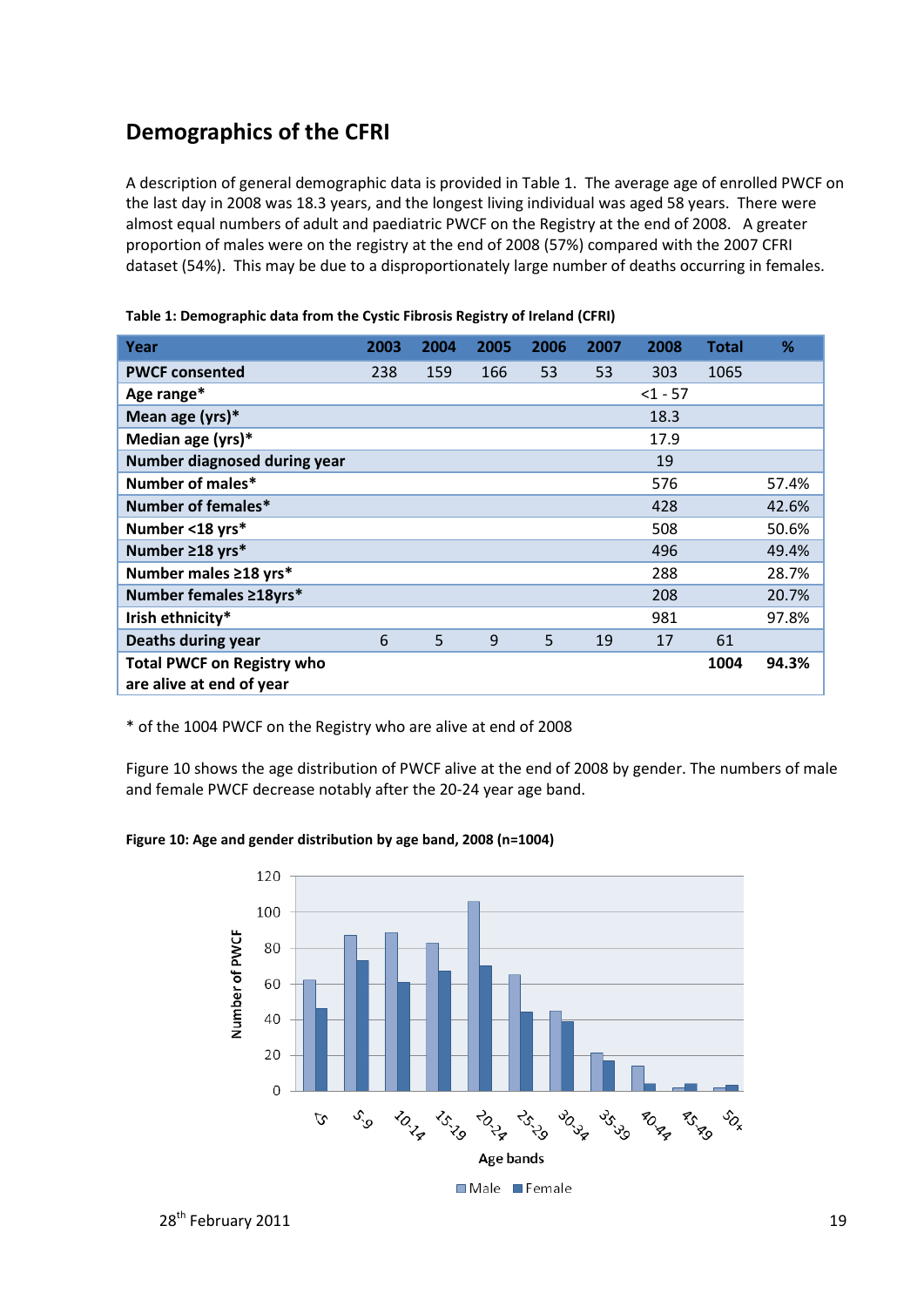The place of residence of enrolled PWCF is summarised by county in Table 2. It shows that approximately 1 in 4 patients reside in the county of Dublin, however, the vast majority of PWCF requiring CF services are distributed across the rest of the country.

| Table 2: PWCF by county of residence |  |  |
|--------------------------------------|--|--|
|--------------------------------------|--|--|

|                              | <b>Number of</b><br><b>PWCF</b> | %      |
|------------------------------|---------------------------------|--------|
| <b>Dublin</b>                | 275                             | 27.4%  |
| Cork                         | 128                             | 12.7%  |
| Limerick                     | 53                              | 5.3%   |
| <b>Kildare</b>               | 52                              | 5.2%   |
| <b>Tipperary</b>             | 49                              | 4.9%   |
| Galway                       | 45                              | 4.5%   |
| <b>Kerry</b>                 | 38                              | 3.8%   |
| <b>Wicklow</b>               | 38                              | 3.8%   |
| <b>Meath</b>                 | 35                              | 3.5%   |
| Mayo                         | 32                              | 3.2%   |
| <b>Clare</b>                 | 31                              | 3.1%   |
| Wexford                      | 25                              | 2.5%   |
| Louth                        | 21                              | 2.1%   |
| Westmeath                    | 19                              | 1.9%   |
| Cavan                        | 18                              | 1.8%   |
| Kilkenny                     | 18                              | 1.8%   |
| Laois                        | 18                              | 1.8%   |
| <b>Waterford</b>             | 18                              | 1.8%   |
| Carlow                       | 15                              | 1.5%   |
| <b>Offaly</b>                | 15                              | 1.5%   |
| <b>Donegal</b>               | $\overline{13}$                 | 1.3%   |
| Sligo                        | 13                              | 1.3%   |
| Monaghan                     | 12                              | 1.2%   |
| 4 counties with <10 patients | 23                              | 2.3%   |
| <b>Total</b>                 | 1004                            | 100.0% |

Patients' place of residence have been mapped for the first time using 'Health Atlas Ireland', which is a geospatial analysis tool developed by the HSE's Health Information Unit to provide health professionals with access to maps, data and statistical analysis tools. The CFRI are currently working with the Health Intelligence Unit to plan analyses which are hoped will inform decisions as to where to locate centres/clinics to provide optimal CF services.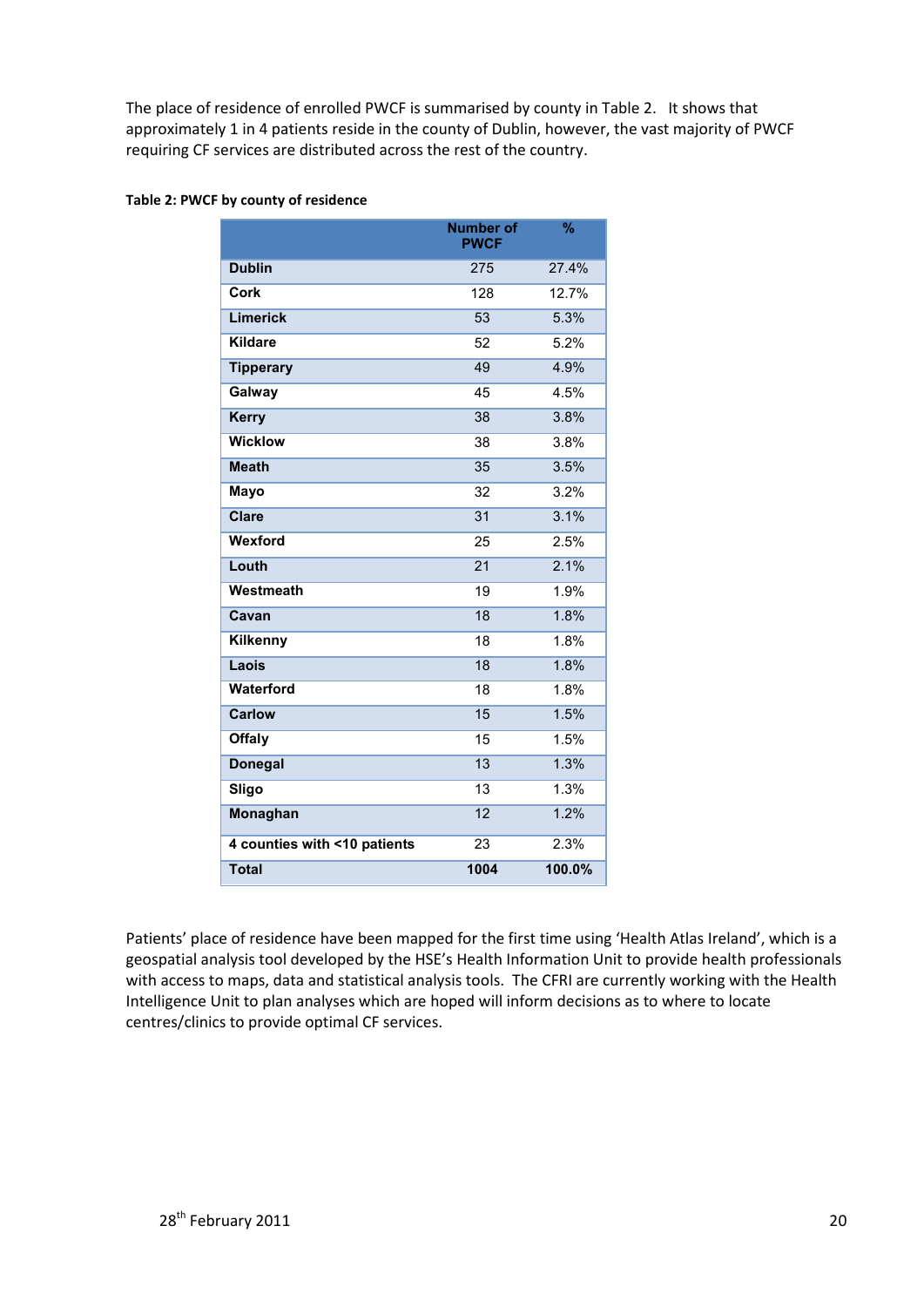## **Siblings**

The CFRI is unique amongst CF registries in that it captures and reports information about the familial and sibling status of its enrolled PWCF (Table 3). In 2008, there were 937 families represented on the CFRI, who had at least one family member with CF. Thirteen percent of these families had 2 or more family members with CF. These estimates are likely to underestimate the actual number of CF families with 2 or more PWCF, because family members belonging to some enrolled PWCF may have died before they could be invited to enrol, or before the registry was initiated.

| <b>Irish CF families</b> |                                                |  |  |  |
|--------------------------|------------------------------------------------|--|--|--|
| 1065                     | Total number of PWCF enrolled                  |  |  |  |
| 937                      | Families represented                           |  |  |  |
| 13.3%                    | 125 of 937 families had 2 or 3 members with CF |  |  |  |
| 118                      | Number of families with 2 members with CF      |  |  |  |
| 7                        | Number of families with 3 members with CF      |  |  |  |

### **Table 3: CFRI families and siblings, 2008**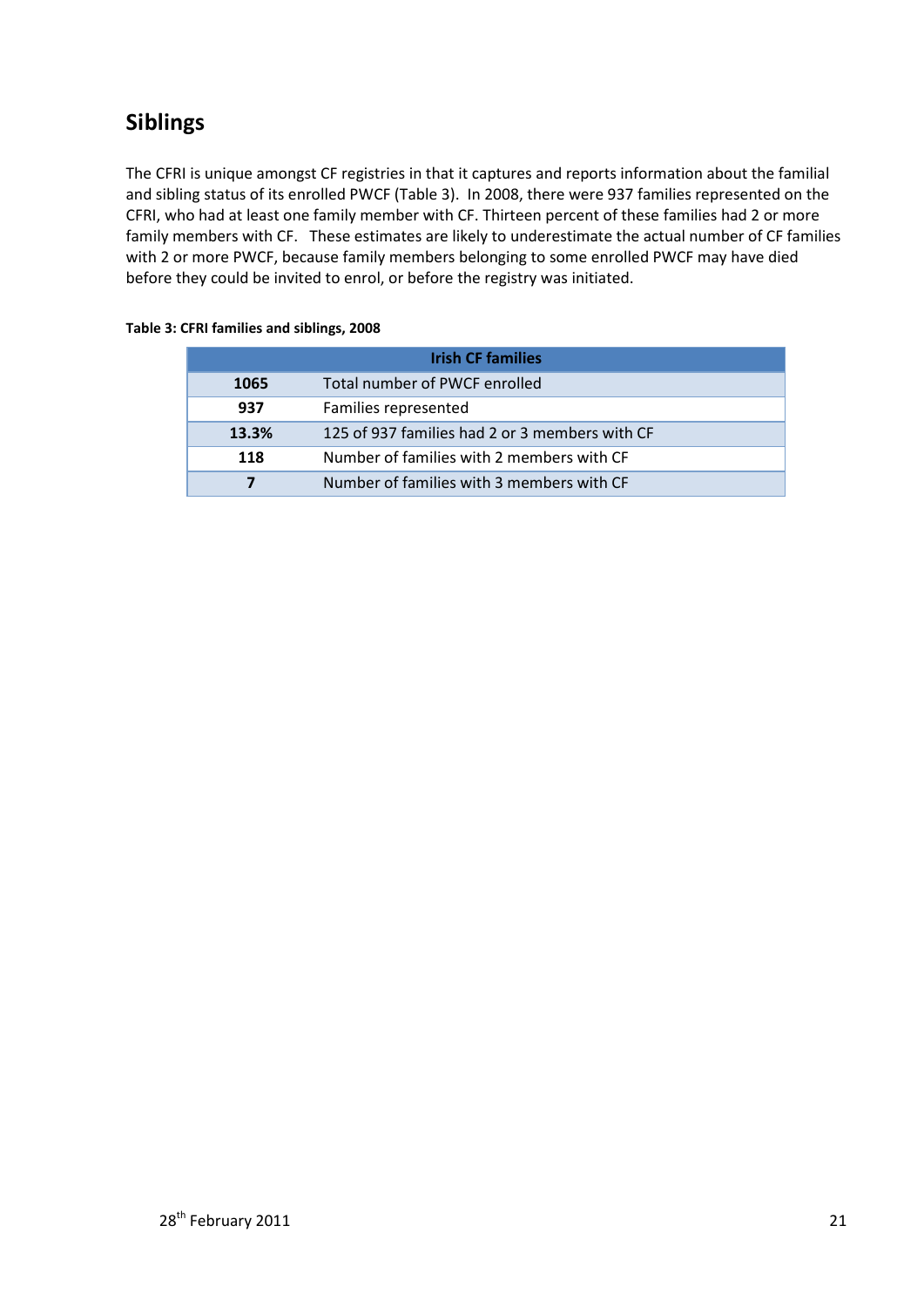### **Diagnosis**

In the absence of CF newborn screening in the Republic of Ireland, PWCF are diagnosed as a result of presentation to medical services with symptoms, or if they are required to undergo investigation for CF if there is a known family history (FH) in the immediate or extended family. As CF is a multi-system disease, there are many types and combinations of symptoms which may precede a CF diagnosis. For the purposes of presenting diagnostic data, symptoms have been categorised under the following headings: meconium ileus (MI), respiratory (RESP) and gastrointestinal (GI) symptoms (Figure 11).

Gastrointestinal symptoms alone were the most commonly reported symptom resulting in a CF diagnosis (22.6%), followed by respiratory symptoms alone (19.9%), and both respiratory and gastrointestinal symptoms (16.9%). Nearly 22% of patients in total had a family history of CF. A proportion of these PWCF had no clinical signs or symptoms of CF (14.6% of all PWCF) and if clinical investigations for a family history had not been pursued, diagnosis could have been delayed. Finally, mode of diagnosis was unknown for 3.4% of PWCF. These PWCF were adults when invited to enrol on the CFRI, and could not remember the circumstances leading to their CF diagnosis, which occurred during childhood.



#### **Figure 11: Symptoms leading to a diagnosis of CF, n=1065**

There is a broadly similar pattern to previous years with regards to median age at diagnosis (Figure 12). As expected, PWCF presenting with meconium ileus had the earliest median age at diagnosis, as this would be noted soon after birth. Also, those presenting with respiratory symptoms alone experienced the greatest delay in being diagnosed. However, there were two notable changes in median age at diagnosis since 2007. Median age at diagnosis for patients presenting with respiratory symptoms alone increased from 16.3 in 2007 to 19.5 months in 2008, and gastrointestinal symptoms alone increased from 5.8 to 7.2 months. Median age at diagnosis for PWCF with respiratory and gastrointestinal symptoms remained the same (7 months). The overall median age of diagnosis for all PWCF was 4.1 months.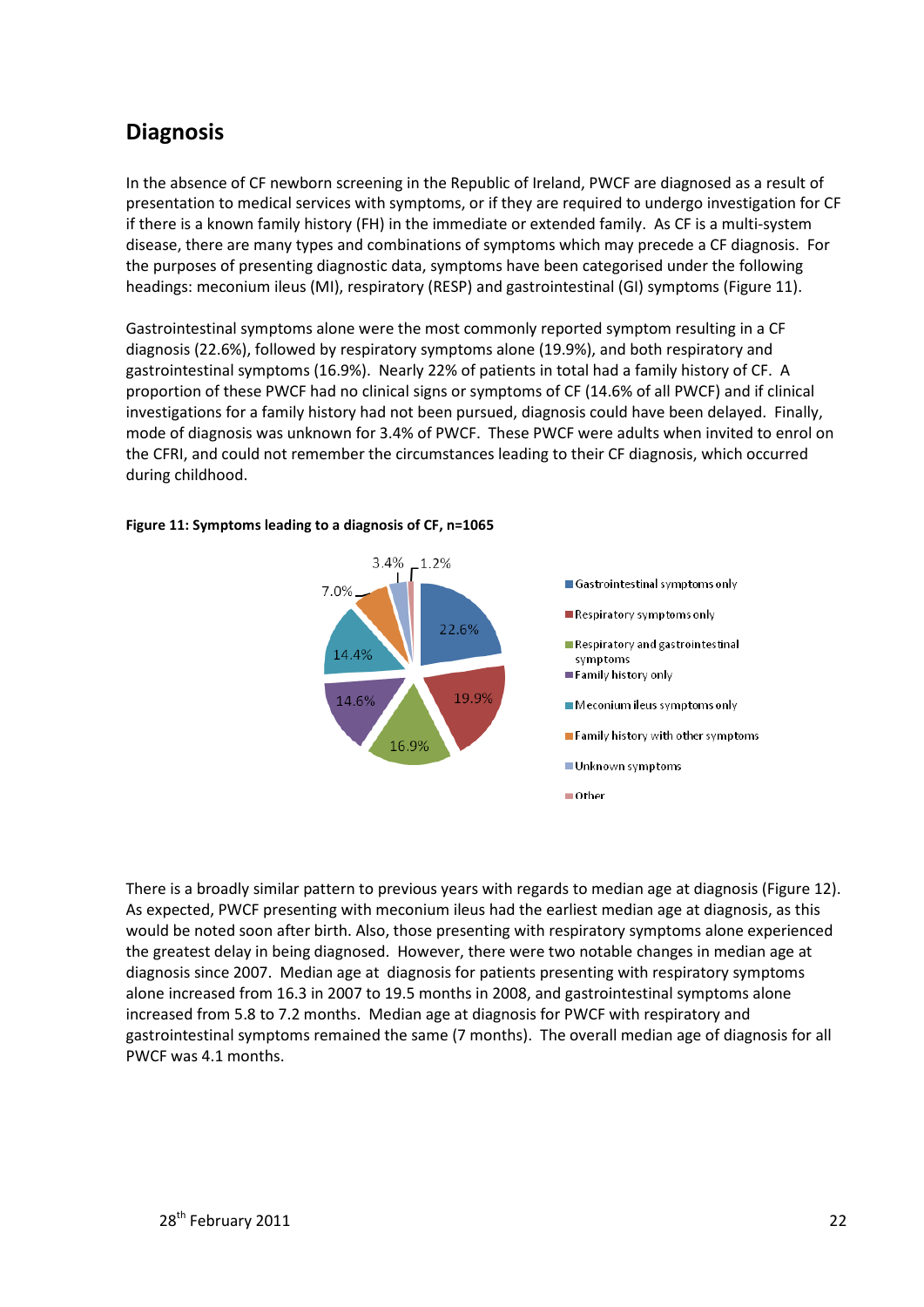**Figure 12: Median age at diagnosis in months by symptom category** 

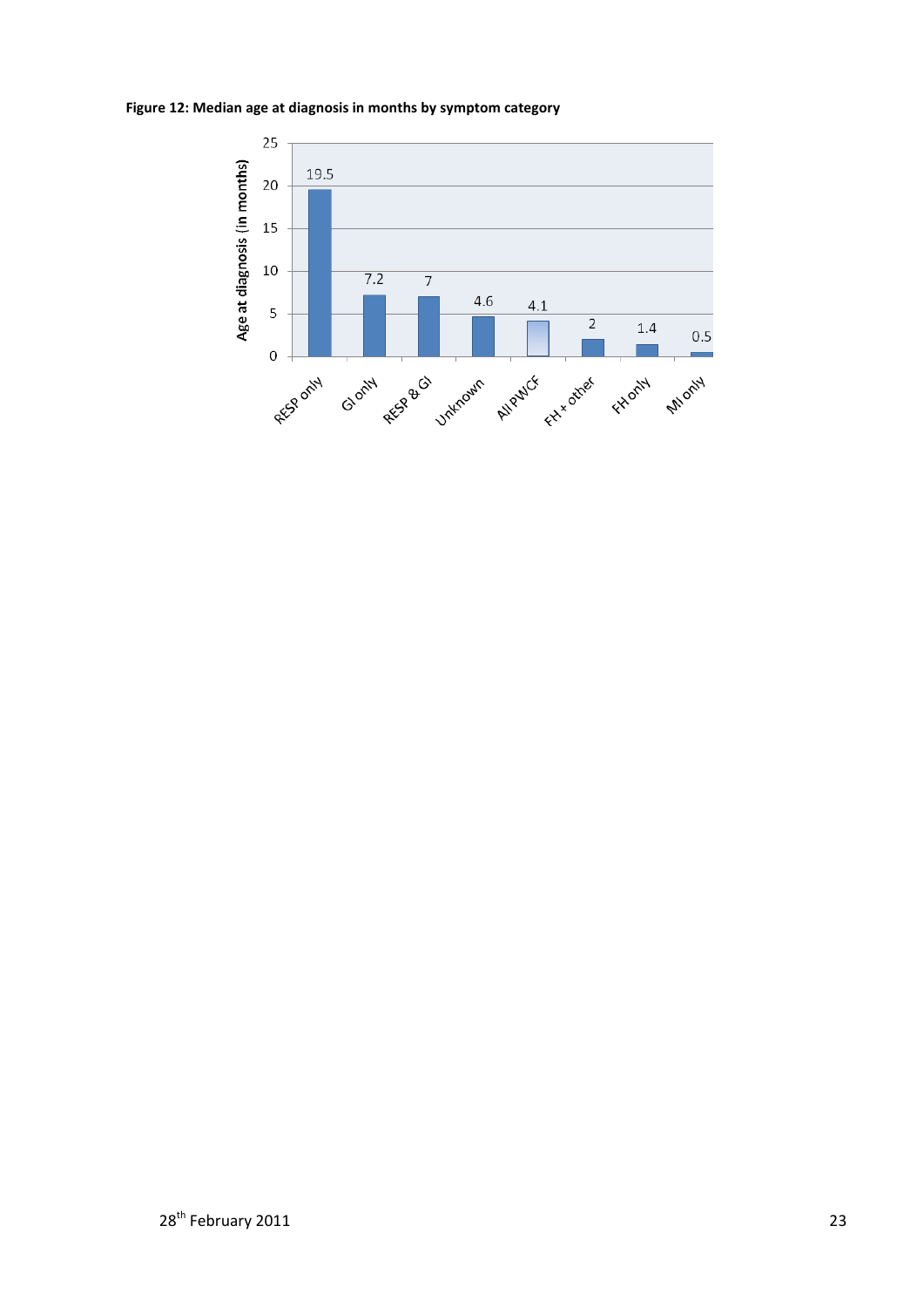### **Genotype**

Genotyping was performed for 96% of enrolled PWCF, which is a similar rate to that reported by the United Kingdom in the same year (93.7%). The range of alleles detected by the National Centre for Medical Genetics at Our Lady's Children's Hospital continues to grow, so this year we have opted to summarise genotype data (Table 4). Eighty-eight percent of enrolled PWCF carry a minimum of one ∆F508 allele. ∆F508 homozygous is the most commonly detected genotype (58%).

|                               | <b>Number of</b><br><b>PWCF</b> | ℅       |
|-------------------------------|---------------------------------|---------|
| ΔF508 homozygous              | 621                             | 58.3%   |
| <b>AF508 G551D</b>            | 114                             | 10.7%   |
| <b>AF508 R117H</b>            | 35                              | 3.3%    |
| ΔF508 1717-1 G-->A            | 15                              | 1.4%    |
| ΔF508 R560 T/K                | 23                              | 2.2%    |
| ΔF508 621+1 G-->T             | 15                              | 1.4%    |
| <b>AF508 G542X</b>            | 14                              | 1.3%    |
| All other ΔF508 heterozygotes | 107                             | 10.0%   |
| ΔF508 allele 2 unknown        | 17                              | 1.6%    |
| G551D G551D                   | 8                               | $0.8\%$ |
| <b>Other genotypes</b>        | 48                              | 4.5%    |
| Not genotyped                 | 43                              | 4.0%    |
| <b>Pending</b>                | 5                               | 0.5%    |
| Total                         | 1065                            |         |

### **Table 4: Frequencies of the most common CF mutations**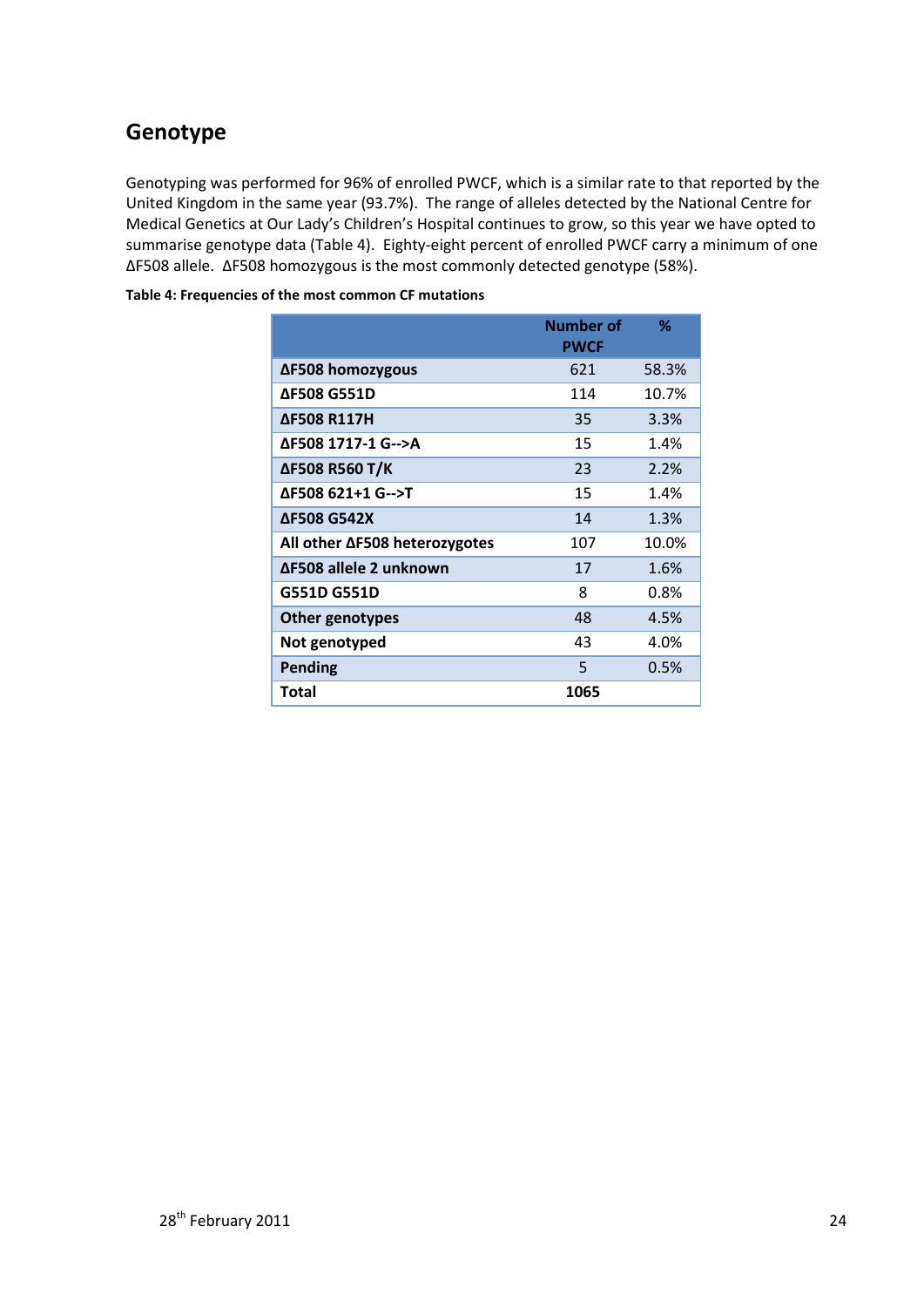### **Hospitalisations and Complications**

Now that we have primary information such as diagnostic data on most PWCF we can proceed to capture the year-on-year information that will tell us the long-term story on each group of PWCF. Having two CRA's to gather 2008 annual clinical assessment data meant that information on PWCF hospital-based encounters were captured for a substantially larger proportion of enrolled PWCF than reported on in previous annual reports. Table 5 indicates that such data was captured for 86.2% of paediatric patients and 75.6% of adults. Statistics on hospital-based encounters are now more reliable than ever.

### **Table 5: Annual assessment data collected, 2008**

| <b>2008 Annual Assessments (AAs)</b>                               |       |       |  |  |  |
|--------------------------------------------------------------------|-------|-------|--|--|--|
| <b>Adult</b><br>Paediatric                                         |       |       |  |  |  |
| <b>PWCF with 2008 AA data collected</b>                            | 438   | 375   |  |  |  |
| <b>Proportion of live PWCF with</b><br>completed 2008 AAs (N=1004) | 86.2% | 75.6% |  |  |  |

Table 6 shows the total numbers of hospitalisations, exacerbations and complications in the paediatric and adult group. The average number of hospitalisations and complications was slightly higher in the adult population, and as in previous years, and the number of respiratory exacerbations in adults was twice that experienced by paediatric patients.

| <b>2008 Annual Assessments (AAs)</b>       |                                   |                            |               |                            |  |
|--------------------------------------------|-----------------------------------|----------------------------|---------------|----------------------------|--|
|                                            | <b>Paediatric</b><br><b>Adult</b> |                            |               |                            |  |
|                                            | <b>Number</b>                     | Average per<br><b>PWCF</b> | <b>Number</b> | Average per<br><b>PWCF</b> |  |
| <b>Number of hospitalisations</b>          | 256                               | 0.58                       | 271           | 0.72                       |  |
| <b>Number of respiratory exacerbations</b> | 268                               | 470                        | 1.25          |                            |  |
| <b>Number of other exacerbations</b>       | 73<br>0.17<br>0.13<br>50          |                            |               |                            |  |
| <b>Number of complications</b>             | 982                               | 2.24                       | 1121          | 2.99                       |  |

#### **Table 6: Number of hospitalisations, exacerbations and complications, paediatric vs adult groups**

Table 7 examines complications in greater detail. Nearly 2 in every 3 adult PWCF had chronic *Pseudomonas aeruginosa* infection (defined as 3 or more *P. aeruginosa* culture isolates in a year) in 2008 and an estimated 2.1% had *Burkholderia cepacia* complex infection. Forty percent of paediatric patients had chronic *Staphylococcus* infection in 2008, an increase of 12% since 2007 (likely due to the improved collection of annual assessment data). MRSA was detected in 13.2% of paediatric PWCF and 8.8% of adults.

Liver disease affected 3% of paediatric and 13.3% of adult PWCF in 2008. Ninety-six percent of paediatric patients and 84.8% of adults were known to be pancreatic insufficient and requiring pancreatic enzymes. This difference may be artefactual, perhaps reflecting better recording of pancreatic status in paediatric medical charts, as it seems unlikely that adults have better pancreatic function than paediatric patients. Diabetes (requiring insulin) and osteopenia/osteoporosis are common in adults, and affect 22.4% and 40.5% of adult PWCF respectively.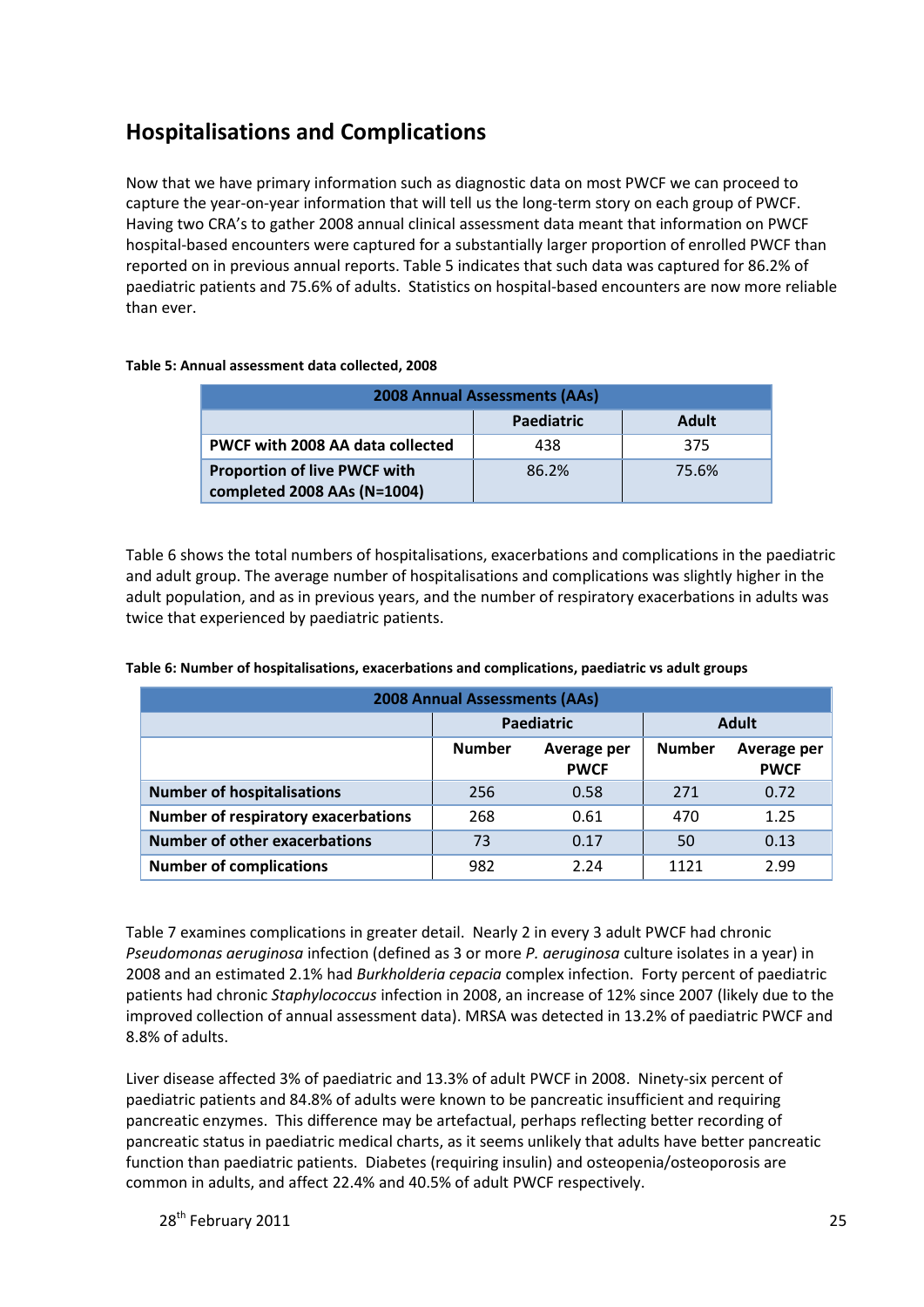### **Table 7: Complication rates by system; paediatric vs. adult groups**

| <b>2008 Annual Assessment</b>        |                                                             |       |                                |            |  |
|--------------------------------------|-------------------------------------------------------------|-------|--------------------------------|------------|--|
|                                      | <b>Paediatric</b>                                           |       | <b>Adult</b>                   |            |  |
| No of PWCF with completed AAs        | 438                                                         |       | 375                            |            |  |
| <b>PWCF with no complications</b>    | $\overline{4}$                                              |       | 6                              |            |  |
| <b>Total number of complications</b> | 982                                                         |       | 1121                           |            |  |
|                                      | <b>Cardiac/Pulmonary Complications</b>                      |       |                                |            |  |
|                                      | <b>Number of</b><br>% of group<br>paediatric<br><b>PWCF</b> |       | <b>Number of</b><br>adult PWCF | % of group |  |
| <b>Chronic Pseudomonas</b>           | 100                                                         | 22.8% | 237                            | 63.2%      |  |
| <b>Chronic Staphylococcus</b>        | 177                                                         | 40.4% | 89                             | 23.7%      |  |
| <b>Burkholderia</b>                  | $\overline{2}$                                              | 0.5%  | 8                              | 2.1%       |  |
| <b>MRSA</b>                          | 58                                                          | 13.2% | 33                             | 8.8%       |  |
| <b>Nasal polyps</b>                  | 10                                                          | 2.3%  | $\overline{3}$                 | 0.8%       |  |
| <b>ABPA</b>                          | 11                                                          | 2.5%  | 12                             | 3.2%       |  |
| <b>Asthma</b>                        | 3                                                           | 0.7%  | $\overline{2}$                 | 0.5%       |  |
| <b>Total card/pulm complications</b> | 361                                                         |       | 384                            |            |  |
|                                      | <b>Gastrointestinal Complications</b>                       |       |                                |            |  |
| <b>DIOS</b>                          | $\overline{2}$                                              | 0.5%  | 8                              | 2.1%       |  |
| <b>Rectal Prolapse</b>               | $\overline{0}$                                              | 0.0%  | $\overline{0}$                 | 0.0%       |  |
| <b>Pancreatic Insufficiency</b>      | 421                                                         | 96.1% | 318                            | 84.8%      |  |
| <b>Abnormal LFTs</b>                 | 14                                                          | 3.2%  | 14                             | 3.7%       |  |
| Liver disease                        | 13                                                          | 3%    | 46                             | 12.3%      |  |
| <b>Total gastro complications</b>    | 429                                                         |       | 359                            |            |  |
|                                      | <b>Miscellaneous Complications</b>                          |       |                                |            |  |
| <b>Diabetes requiring insulin</b>    | 9                                                           | 2.1%  | 84                             | 22.4%      |  |
| Clubbing                             | 132                                                         | 30.1% | 109                            | 29.1%      |  |
| Osteopenia/osteoporosis              | 18                                                          | 4.1%  | 152                            | 40.5%      |  |
| <b>Other morbidity</b>               | 33                                                          | 7.5%  | 33                             | 8.8%       |  |
| <b>Total misc complications</b>      | 192                                                         |       | 378                            |            |  |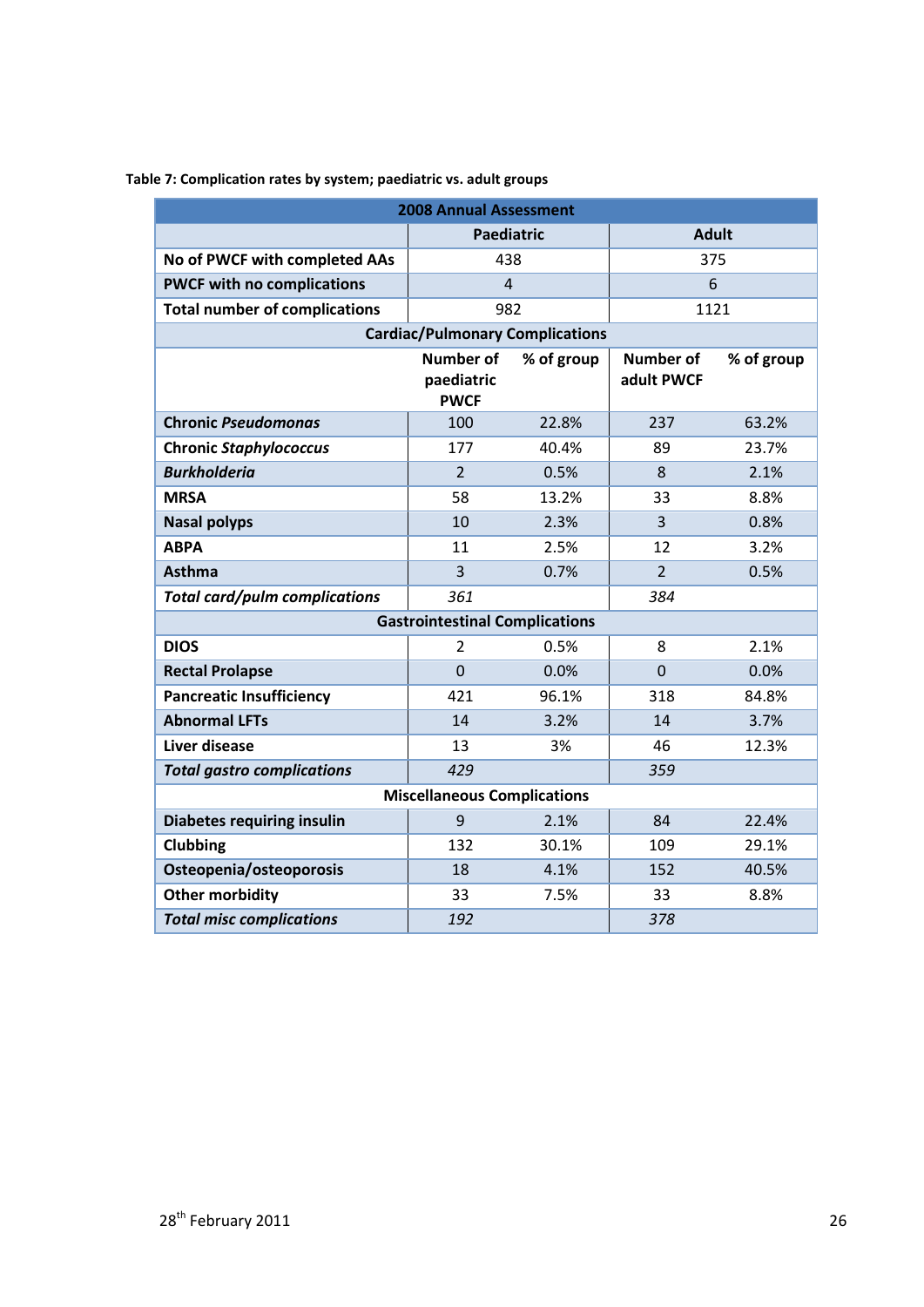## **Cultures**

Data on >6,500 sputum swabs were collected in 2008. Due to improved collection rates of annual assessment data in 2008, the average number of positive cultures per PWCF has increased since 2007. In 2008, an adult PWCF had 9 sputum swabs tested on average (Table 8). When cough and sputum swabs are summed, paediatric PWCF had a similar number of swabs taken on average, compared with adults.

### **Table 8: Culture types, paediatric vs. adults**

| <b>2008 Annual Assessment</b> |               |                                                               |      |                                                          |  |  |
|-------------------------------|---------------|---------------------------------------------------------------|------|----------------------------------------------------------|--|--|
|                               |               | <b>Paediatric</b>                                             |      | <b>Adult</b>                                             |  |  |
| Sample type                   | <b>Number</b> | Average number of<br>positive cultures per<br>paediatric PWCF |      | Average number of<br>positive cultures per<br>adult PWCF |  |  |
| <b>Sputum samples</b>         | 3115          | 6.5                                                           | 3436 | 9.0                                                      |  |  |
| Cough swabs                   | 1326          | 2.8                                                           | 74   | 0.2                                                      |  |  |
| <b>Throat swabs</b>           | 751           | 1.6                                                           | 17   | < 0.1                                                    |  |  |
| <b>BAL swabs</b>              | 40            | 0.1                                                           | 23   | 0.1                                                      |  |  |
| Nasal swabs                   | 126           | 0.3                                                           | 8    | < 0.1                                                    |  |  |

Focussing on organisms detected in sputum samples only, we find that *P. aeruginosa* was detected in 36.4% of cultures in 2009 (Table 9). (This statistic differs from that of 'chronic *Pseudomonas'* status in Table 7, which refers to having 3 or more *P. aeruginosa* culture isolates in a 12 month period). In order of decreasing frequency, other commonly detected organisms were *Staphylococcus aureus* (17.7%), *Candida* (15.3*%)* and *Aspergillus fumagatus (7.4%).* 

### **Table 9: Twelve most frequently detected organisms in sputum cultures**

|                                                     | <b>Number of positive</b><br>sputum cultures | % of positive<br>sputum cultures |
|-----------------------------------------------------|----------------------------------------------|----------------------------------|
| Pseudomonas aeruginosa (Mucoid status not reported) | 1420                                         | 21.7%                            |
| <b>Staphylococcus aureus</b>                        | 1164                                         | 17.7%                            |
| All Candida species                                 | 1009                                         | 15.3%                            |
| Pseudomonas aeruginosa (Mucoid)                     | 811                                          | 12.3%                            |
| <b>Aspergillus fumagatus</b>                        | 485                                          | 7.4%                             |
| <b>MRSA</b>                                         | 364                                          | 5.5%                             |
| <b>Haemophilius influenza</b>                       | 261                                          | 4.0%                             |
| Pseudomonas aeruginosa (Non-mucoid)                 | 157                                          | 2.4%                             |
| Stenotrophomonas maltophilia                        | 154                                          | 2.3%                             |
| Gram positive cocci                                 | 99                                           | 1.5%                             |
| Gram negative bacilli                               | 52                                           | 0.8%                             |
| Haemophilius parainfluenzae                         | 46                                           | 0.7%                             |
| Other*                                              | 529                                          | 8.1%                             |
| <b>Total</b>                                        | 6551                                         |                                  |

\*Contains 26 *Burkholderia cepacia* complex positive sputum cultures; 10 *multivorans*, 13 *cenocepacia* and 3 *stabilis*.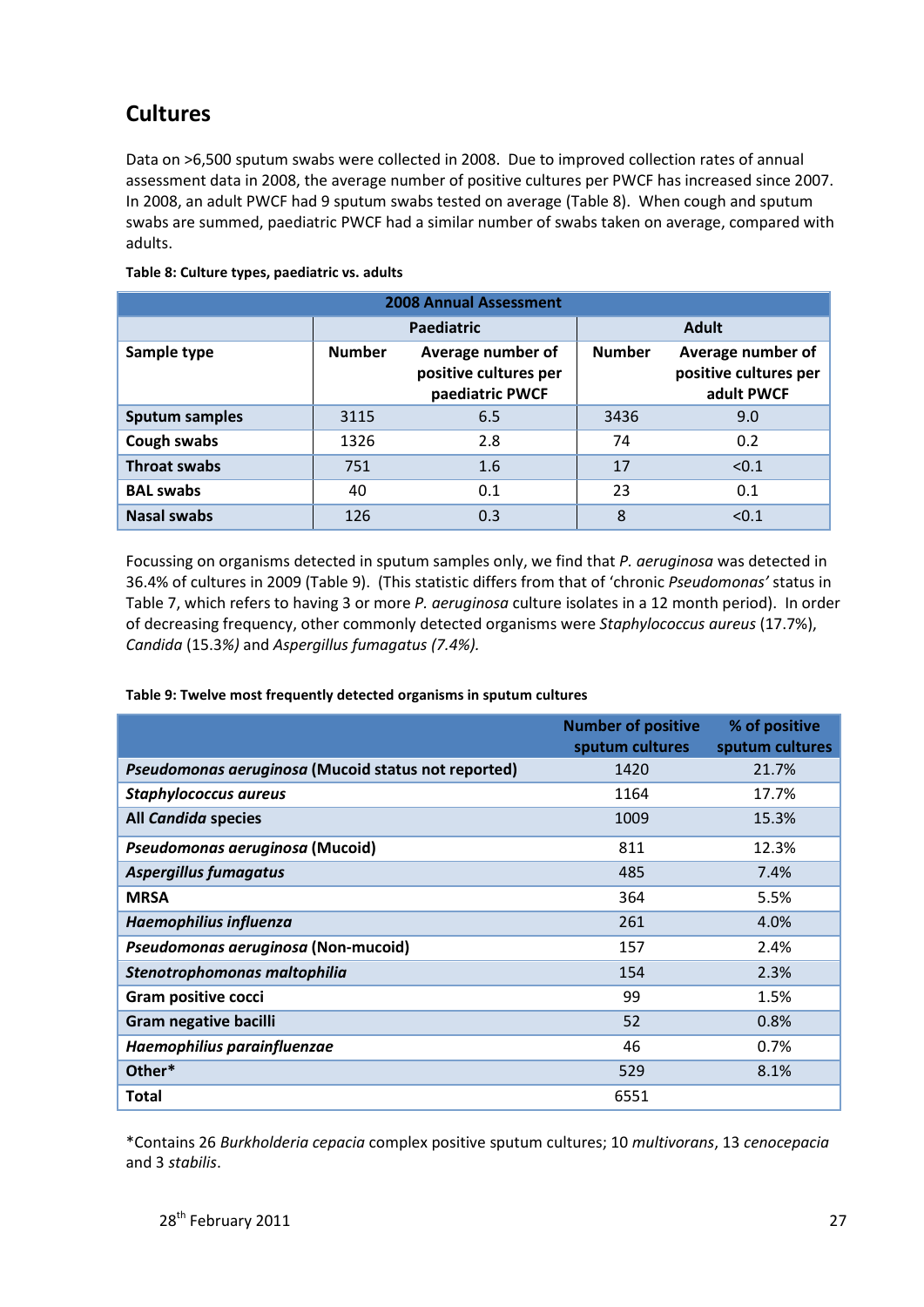### **Antibiotics**

Figure 13 shows the total number of days PWCF received IV treatment by antibiotic during 2008. Tobramycin was the most frequently prescribed IV antibiotic, and ceftazidime was ranked second, falling from first position in 2007. Meropenem (third most commonly prescribed) and colistin sulphomethate (fourth) moved up the rankings in 2008. It is unclear whether these patterns reflect a change in practice, but with improved completion of annual assessment data, it will be possible to examine longitudinal trends in the future.



#### **Figure 13: Rank of order of IV antibiotics, 2008**

Figure 14 shows that in the paediatric population, there is a preference to hospitalise PWCF requiring antibiotic therapy. This may be due in part to facilitate training of parents in IV administration, so that subsequent treatment can be administered by the parents at home. In the adult CF population, home and hospital IV treatment were administered in equal proportion. With over 8,000 days spent in hospital on IV antibiotic treatment alone, t his highlights the importance of having appropriate inpatient facilities at adult CF services across the country.



#### **Figure 14: Days of treatment by hospital and home IV antibiotics, adults vs. paediatrics in 2008**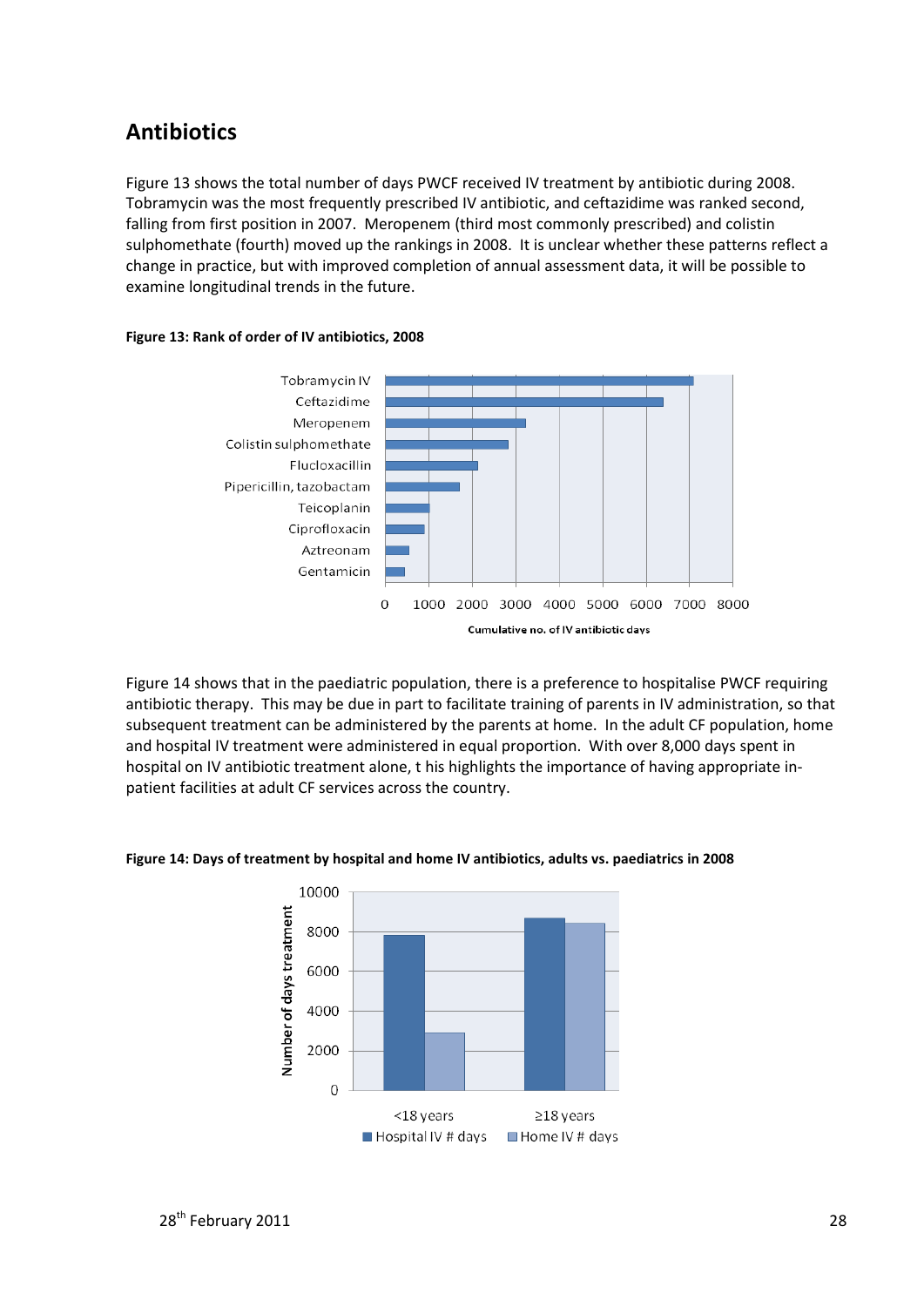### **Pulmonary Function**

Pulmonary function data for PWCF aged five years and older is presented in table 10. Results from over 2,600 pulmonary function tests which were performed on 704 patients in 2008 were gathered (3.7 per PWCF on average). As expected, mean  $FEV<sub>1</sub>$  percent predicted declines across the five-year age bands. The greatest decline occurs between the 15-19 and 20-24 year age band (a decline of 10.7 FEV<sub>1</sub> percent predicted). This is followed by a period of relative stability across two age bands; 25-29 and 30-34 years. The overall pattern in FVC percent predicted values is similar; the greatest decline occurs between the 15-19 and 20-24 year age group and stabilises thereafter.

| <b>Age bands</b> | <b>Number</b><br>of PFTs | Mean $FEV1$<br>% predicted | <b>Mean FVC</b><br>% predicted |
|------------------|--------------------------|----------------------------|--------------------------------|
| $5-9$            | 455                      | 77.3                       | 80.6                           |
| 10-14            | 509                      | 76.7                       | 84                             |
| $15 - 19$        | 436                      | 69.2                       | 81.1                           |
| $20 - 24$        | 485                      | 58.5                       | 71.7                           |
| $25 - 29$        | 326                      | 57.1                       | 74.2                           |
| 30-34            | 237                      | 57.1                       | 74.5                           |
| $35 - 39$        | 91                       | 48.1                       | 72.6                           |
| $\geq 40$        | 66                       | 53.7                       | 75.5                           |
| <b>Total</b>     | 2605                     |                            |                                |

FEV1% predicted mean values are presented by age band and gender in Figure 15. The first notable trend is that males aged 5-9 and 10-14 years have much better mean FEV<sub>1</sub> percent predicted than females. In terms of the pattern of decline observed in both sexes, male  $FEV<sub>1</sub>$  percent predicted declines gradually from age 5, whereas FEV<sub>1</sub> percent predicted remains stable until the 15-19 age band in females and declines dramatically in the 20-24 age category. From the 20-24 age band onwards, mean FEV<sub>1</sub> percent predicted values in males and females converge.

**Figure 15: FEV1% predicted mean values by age band and gender, 2008**

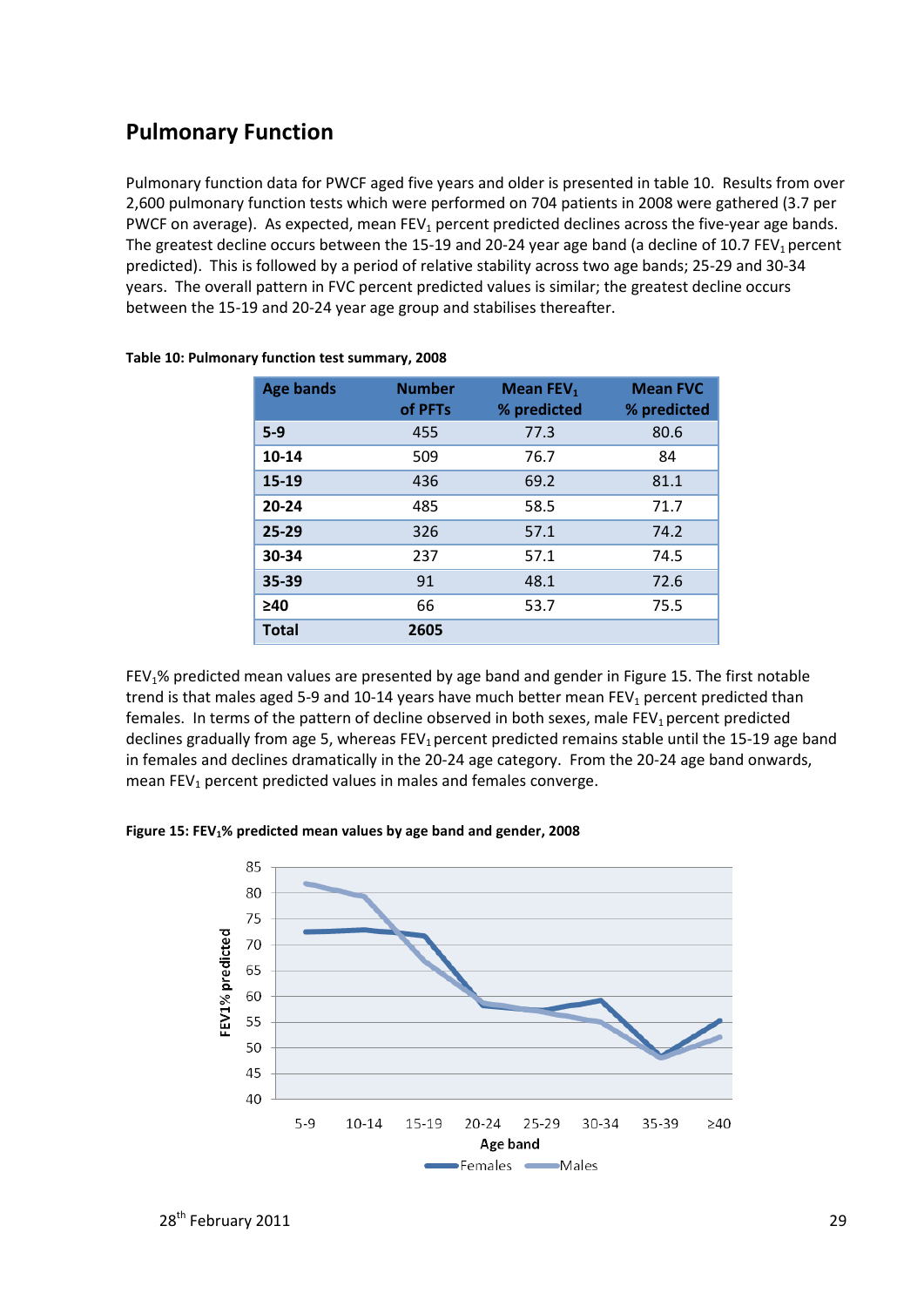### **Body Mass Index**

There were 2,679 BMI (body mass index) values recorded in the 2008 CFRI dataset. Table 11 shows that BMI increased gradually with increasing age, ranging from a mean BMI value of 15.1 in PWCF aged 5-9 years to a value of 21.5 in those aged 35-39 years.

#### **Table 11: BMI summary, 2008**

| <b>Age bands</b> | N    | <b>Mean BMI</b> |
|------------------|------|-----------------|
| $0 - 4$          | 74   | 16.4            |
| $5-9$            | 455  | 15.1            |
| $10 - 14$        | 509  | 16.7            |
| 15-19            | 436  | 19.6            |
| $20 - 24$        | 485  | 20.4            |
| $25 - 29$        | 326  | 19.9            |
| 30-34            | 237  | 21.2            |
| 35-39            | 91   | 21.5            |
| $\geq 40$        | 66   | 19.1            |
| No of PWCF       | 2679 |                 |

Stratifying this analysis by gender (Figure 16), we see that females have a slightly better mean BMI in the 15-19 and 20-24 age category than males. From the 25-29 age band onwards, mean BMI is greater in male PWCF than in females, reaching 23.4 in the 35-39 age band.

### **Figure 16: BMI mean values by age band and gender, 2008**

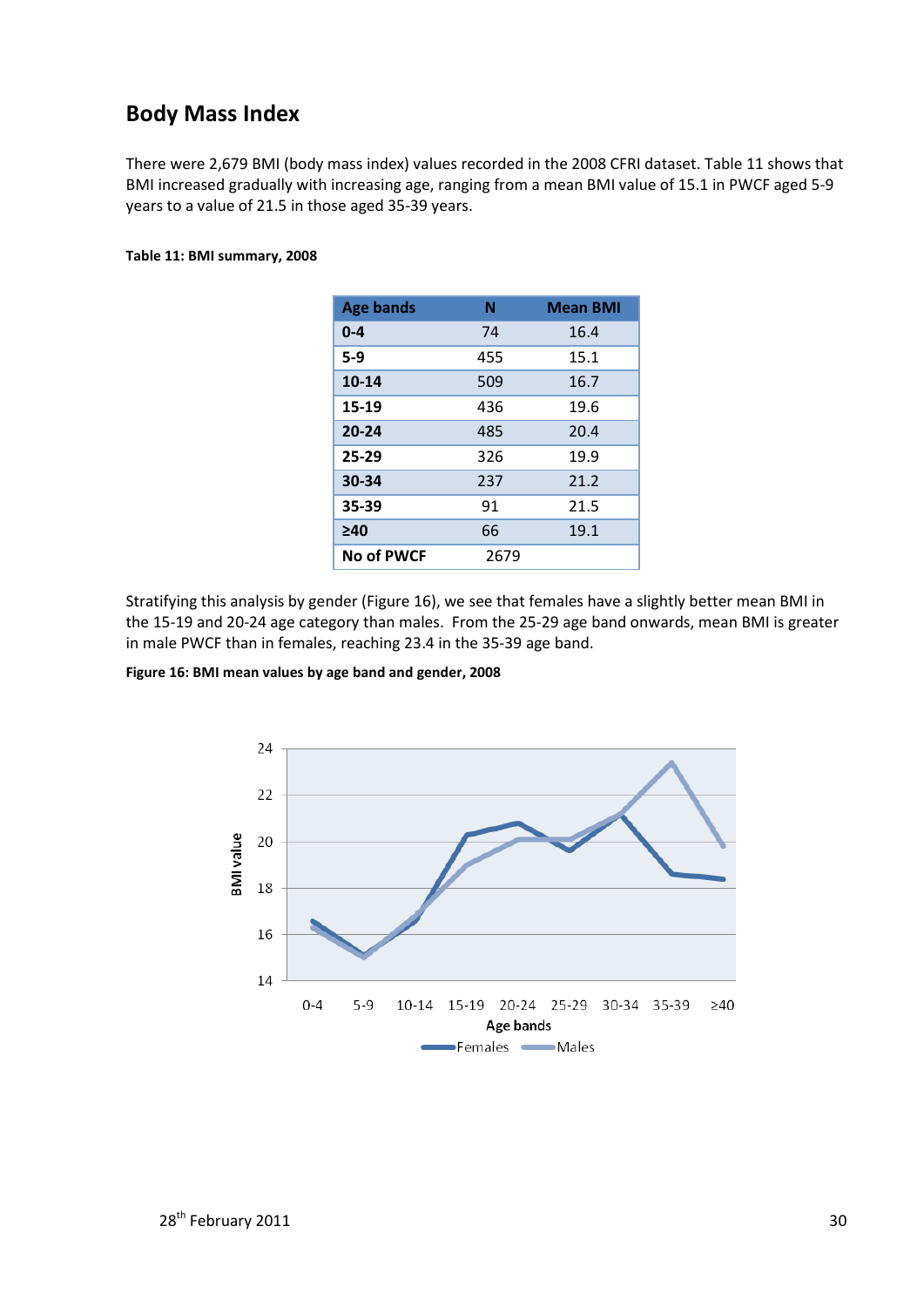### **Nutrition**

It is difficult to make comparisons between nutritional status in 2007 and 2008 CFRI datasets, because annual assessment data from 2007 were scant (89 PWCF were reported on in 2007 compared with 813 in 2008). In subsequent annual reports, we will report on year-on-year changes, which may provide some insights into changes in clinical practice over time.

The range of nutritional supplements prescribed in 2008 is shown in Table 12. The vast majority of PWCF were taking vitamins and nearly one fifth of PWCF were prescribed calorie supplements. Statistics relating to pancreatic insufficiency are reported in Table 7.

| <b>2008 Annual Assessment</b> |                                        |            |                         |            |  |
|-------------------------------|----------------------------------------|------------|-------------------------|------------|--|
|                               | Paediatric                             |            | <b>Adult</b>            |            |  |
| <b>No of PWCF</b>             | 438                                    |            | 375                     |            |  |
|                               | Number of<br>paediatric<br><b>PWCF</b> | % of group | Number of<br>adult PWCF | % of group |  |
| <b>Calorie supplements</b>    | 91                                     | 20.8%      | 63                      | 16.8%      |  |
| <b>Vitamins</b>               | 389                                    | 88.8%      | 279                     | 74.4%      |  |
| <b>Minerals</b>               | 49                                     | 11.2%      | 36                      | 9.6%       |  |
| <b>Gastrostomy feeds</b>      | 18                                     | 4.1%       | 33                      | 8.8%       |  |
| <b>Supplemental feeding</b>   | 108                                    | 24.7%      | 82                      | 21.9%      |  |
| <b>Oral supplements</b>       | 75                                     | 17.1%      | 47                      | 12.5%      |  |
| Nasogastric                   | 5                                      | 1.1%       | 4                       | 1.1%       |  |
| <b>Parenteral feeds</b>       | $\mathbf{1}$                           | 0.2%       | $\Omega$                | 0.0%       |  |
| <b>Other supplement feeds</b> | $\mathbf{1}$                           | 0.2%       | 0                       | $0.0\%$    |  |

### **Table 12: Nutrition summary, 2008**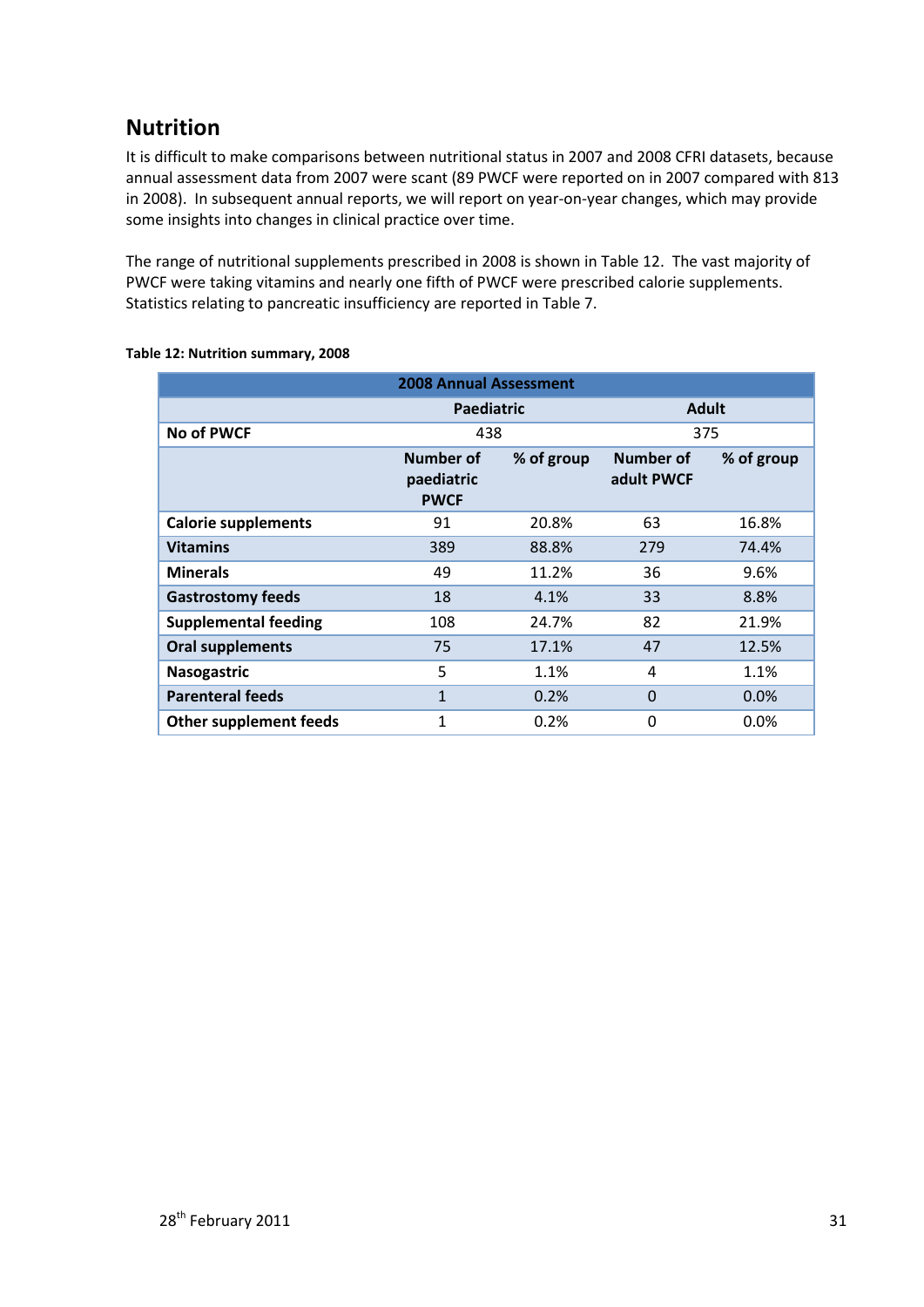## **Physiotherapy**

As stated in previous annual reports, the absence of recorded physiotherapy data in some adult hospital medical records precludes a thorough analysis of physiotherapy data. For example, nearly three-quarters of paediatric PWCF were reviewed by a physiotherapist at an annual assessment, compared with less than half of adults. This is unlikely to reflect current practice.

The information available from hospital charts which we report on here shows that the PEP mask is the most frequently used physiotherapy modality in paediatric PWCF (28.5%), followed by acapella (21.7%) and percussion (13.5%) (Table 13). The PEP mask is also commonly used in adults (12.5%), as well as autogenic drainage (10.7%).

| <b>2008 Annual Assessment</b> |                                            |       |                         |            |  |  |
|-------------------------------|--------------------------------------------|-------|-------------------------|------------|--|--|
|                               | Paediatric                                 |       | <b>Adult</b>            |            |  |  |
| No of PWCF                    | 438                                        |       | 375                     |            |  |  |
| PWCF seen by Physio at AA     | 319                                        |       | 171                     |            |  |  |
| % seen by Physio              | 72.8%                                      |       | 45.6%                   |            |  |  |
|                               | Number of<br>% of group<br>paediatric PWCF |       | Number of<br>adult PWCF | % of group |  |  |
| <b>Postural drainage</b>      | 27                                         | 6.2%  | 0                       | 0.0%       |  |  |
| <b>Percussion</b>             | 59                                         | 13.5% | $\overline{4}$          | 1.1%       |  |  |
| <b>Active cycle breathing</b> | 15                                         | 3.4%  | 6                       | 1.6%       |  |  |
| <b>Autogenic drainage</b>     | 17                                         | 3.9%  | 40                      | 10.7%      |  |  |
| <b>Flutter</b>                | 19                                         | 4.3%  | 15                      | 4.0%       |  |  |
| <b>PEP Mask</b>               | 125                                        | 28.5% | 47                      | 12.5%      |  |  |
| <b>Acapella</b>               | 95                                         | 21.7% | 27                      | 7.2%       |  |  |

#### **Table 13: Physiotherapy summary, 2008**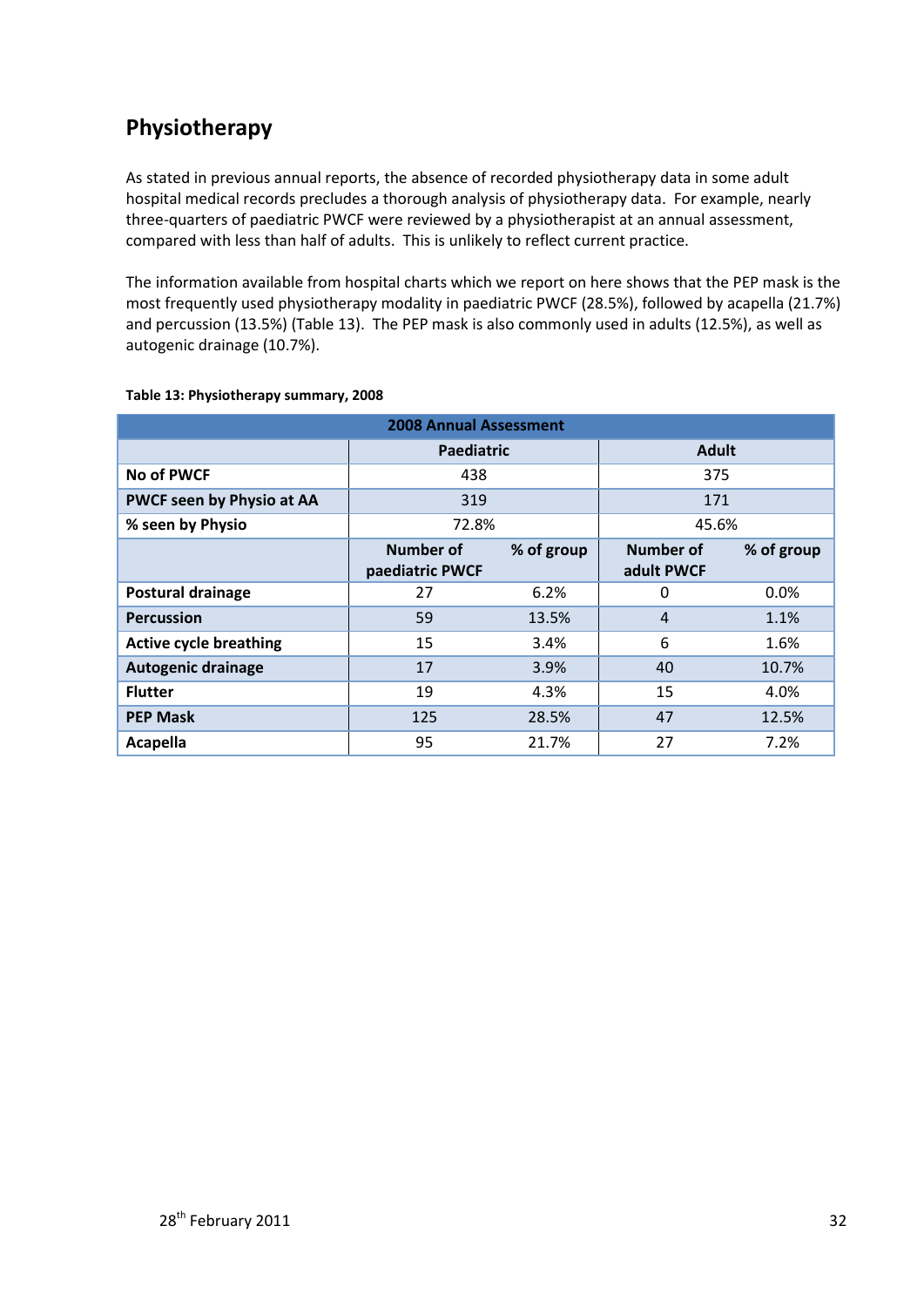### **Long-Term Medications**

Beta agonists, inhaled steroids and rhDNase are the most frequently prescribed long-term medications in both in adult and paediatric CF patients (Table 14). Unlike the 2007 annual report, the ratio of beta agonist use has equalised in adult and paediatric groups, and the use of inhaled steroids and rhDNase by adults is no longer twice that of paediatric patients. As expected, there are a greater proportion of adults receiving osteoporosis treatment (42.9%) and insulin (16.8%) than paediatric patients.

| <b>2008 Annual Assessment</b> |                                     |            |                                |            |  |  |
|-------------------------------|-------------------------------------|------------|--------------------------------|------------|--|--|
|                               | Paediatric                          |            | <b>Adult</b>                   |            |  |  |
| <b>No of PWCF</b>             | 438                                 |            | 375                            |            |  |  |
|                               | <b>Number of</b><br>paediatric PWCF | % of group | <b>Number of</b><br>adult PWCF | % of group |  |  |
| <b>Beta agonist</b>           | 196                                 | 44.7%      | 190                            | 50.7%      |  |  |
| <b>Inhaled steroid</b>        | 135                                 | 30.8%      | 177                            | 47.2%      |  |  |
| rhDNAse                       | 134                                 | 30.6%      | 127                            | 33.9%      |  |  |
| H2RA/PPI                      | 106                                 | 24.2%      | 123                            | 32.8%      |  |  |
| <b>Other medication</b>       | 68                                  | 15.5%      | 58                             | 15.5%      |  |  |
| Urso deoxycholic acid         | 55                                  | 12.6%      | 57                             | 15.2%      |  |  |
| <b>Osteoporosis treatment</b> | 38                                  | 8.7%       | 161                            | 42.9%      |  |  |
| Anti-cholinergic              | 21                                  | 4.8%       | 10                             | 2.7%       |  |  |
| Lactulose                     | 13                                  | 3.0%       | 16                             | 4.3%       |  |  |
| <b>Oral steroid</b>           | 12                                  | 2.7%       | 24                             | 6.4%       |  |  |
| <b>Insulin</b>                | 10                                  | 2.3%       | 63                             | 16.8%      |  |  |
| Night-time oxygen             | 3                                   | 0.7%       | 13                             | 3.5%       |  |  |
| <b>Nebulised saline</b>       | 9                                   | 2.1%       | 15                             | 4.0%       |  |  |
| Aminophylline/theophylline    | $\mathbf 0$                         |            | 9                              | 2.4%       |  |  |
| <b>NSAID for arthropathy</b>  | 0                                   |            | 1                              | 0.30%      |  |  |

#### **Table 14: Long-term medication summary, 2008**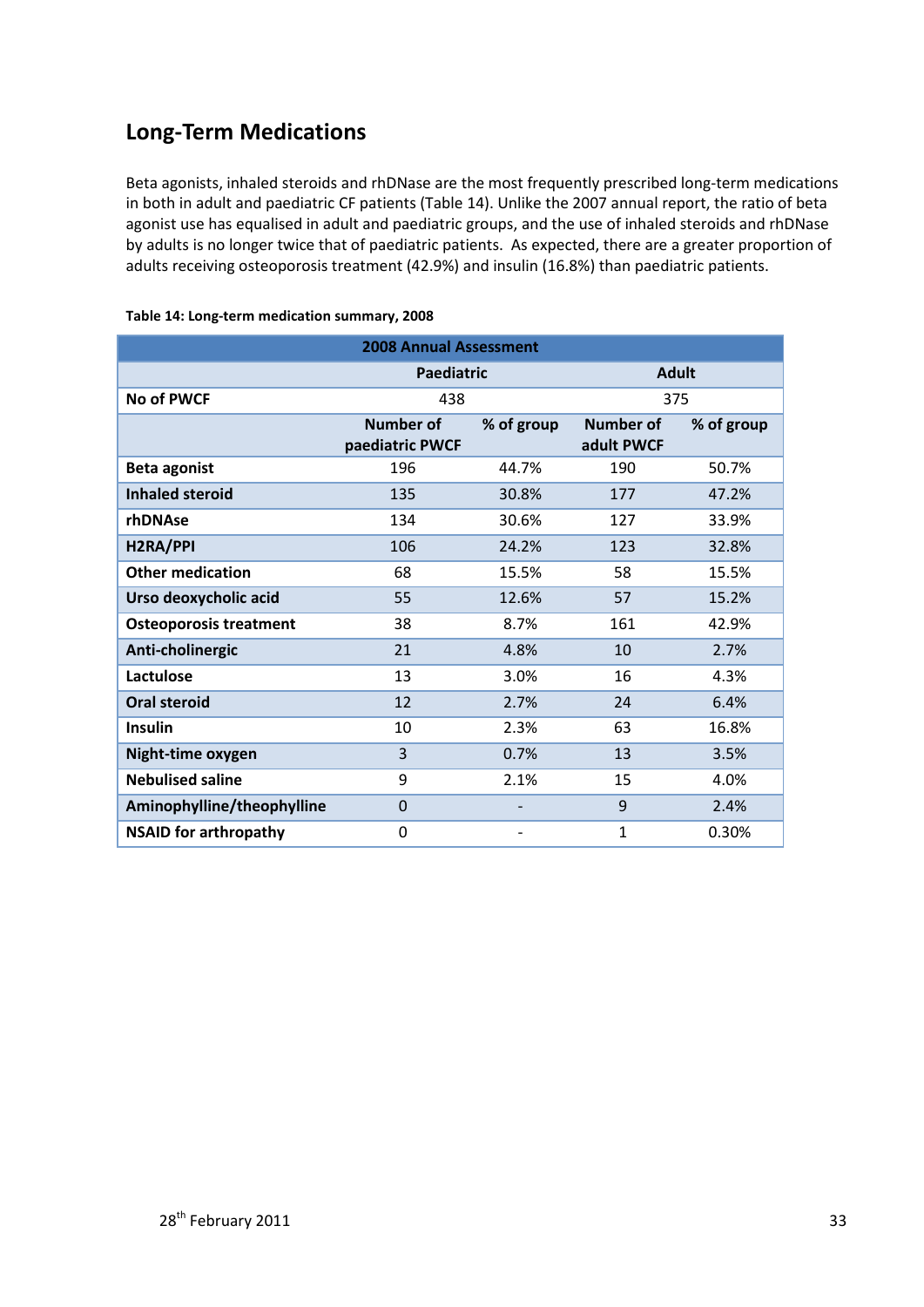## **Financial Information**

The financial summary in Table 15 lists the Income and Expenses for the CFRI in 2007 and 2008.

| <b>Income &amp; Expenses</b>     |                       | 2008<br>€ | July-Dec 2007<br>€ |
|----------------------------------|-----------------------|-----------|--------------------|
| <b>Income</b>                    |                       |           |                    |
| Grant income                     |                       | 272,000   | 272,000            |
| Sundry income                    |                       | 1,118     |                    |
| Bank deposit interest            |                       | 17        |                    |
|                                  | <b>Total income</b>   | 273,135   | 272,000            |
|                                  |                       |           |                    |
| <b>Expenses</b>                  |                       |           |                    |
| Wages & salary                   |                       | 149,049   | 58,408             |
| <b>Employer's PRSI</b>           |                       | 16,023    | 6,280              |
| Rent payable                     |                       | 4,830     | 2,415              |
| Insurance                        |                       | 485       | $\Omega$           |
| Computer network & server costs  |                       | 3,153     | 9,590              |
| Database costs                   |                       | 12,520    | $\overline{0}$     |
| Heat & light                     |                       | 662       | 331                |
| Repairs & maintenance            |                       | 431       | $\overline{0}$     |
| Printing, postage and stationary |                       | 13,086    | 2,381              |
| Travelling & subsistence         |                       | 13,547    | 2,049              |
| Audit                            |                       | 979       | 900                |
| <b>Bank charges</b>              |                       | 142       | $\overline{7}$     |
| Sundry expenses                  |                       | 554       | 25                 |
| Depreciation on equipment        |                       | 1,112     | 886                |
| Pre entry expenses               |                       | (30, 200) | 116,180            |
|                                  | <b>Total expenses</b> | 186,373   | 199,452            |
|                                  |                       |           |                    |
|                                  | (Deficit)/Surplus     | 86,762    | 72,548             |

### **Table 15: Income & Expenses July 2007-December 2008**

The following points should be noted:

The 2007 accounts are reported for the period July to December 2007. This six month period accounts for the first financial period for CFRI to operate as an independent body.

The primary source of income for CFRI is the Department of Health & Children, through the Health Service Executive which was an annual grant of €272,000 in both 2007 & 2008. In 2007 funding was increased from €132,000 in 2006 as a direct result of additional funding being allocated to cystic fibrosis services in the Government's Annual Budget of 2006.

The increase in funding assisted in clearing a bank overdraft of €75,911 which had accumulated as a result of underfunding in previous years and a delayed grant payment schedule in 2007.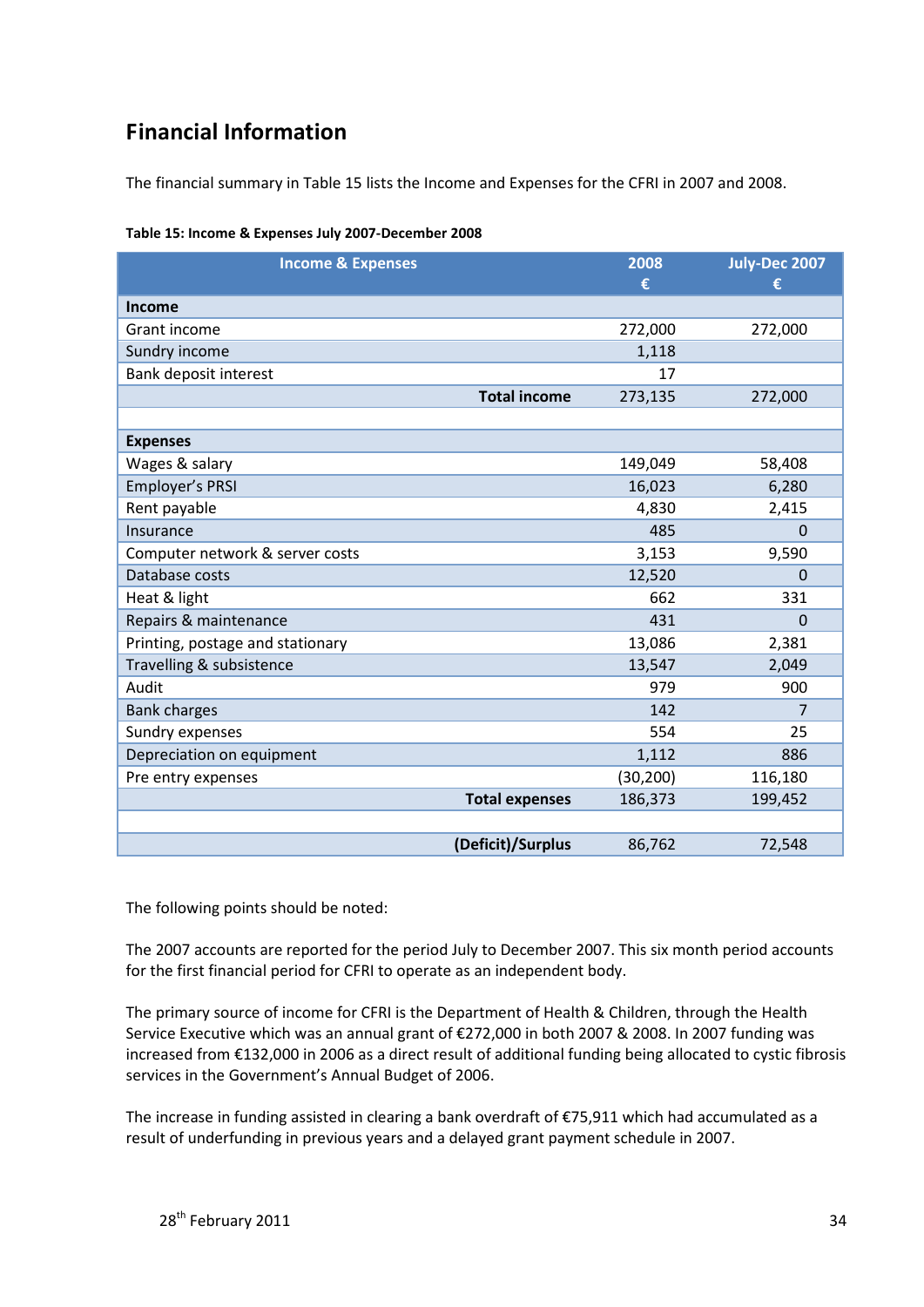An outstanding loan of €30,200 from the Cystic Fibrosis Association of Ireland was written off. This loan had built up prior to 2006 and assisted in meeting annual shortfalls in working capital.

While surpluses of Income vs. Expenses were declared in 2007 and 2008, 2009 is forecast to show a deficit due to a cut back in funding to 2005 and 2006 levels of €132,000 per annum.

The full audited accounts were prepared Hayden Brown, Chartered Accountants, Grafton Buildings, 34 Grafton Street, Dublin 2 and copies are available upon written request to CFRI.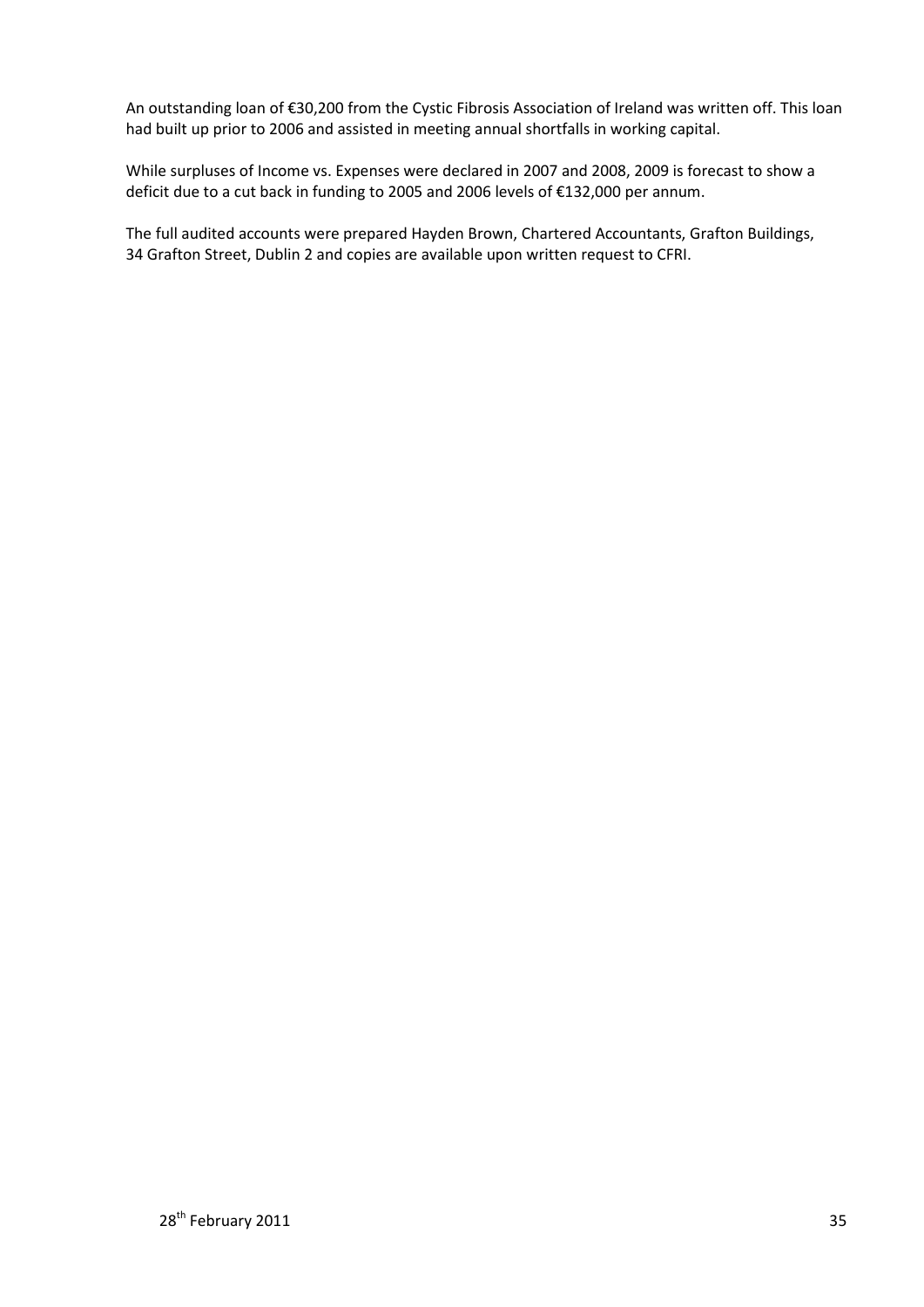### **Acknowledgements**

There are many individuals and groups that have contributed to and supported the work of the CFRI in this reporting year.

First we would like to thank the HSE for providing generous financial support to the CFRI since its inception in 2002. We would also like to thank the Health Research Board for funding a 3-year research programme (2008-2010).

Each PWCF and/or their guardian kindly agreed to share medical information with this Registry. By consenting in such large numbers, the information reported by the registry each year has become increasingly useful.

The management committee of the CFRI have provided great support during a period of growth and development within the Registry.

The Cystic Fibrosis Association of Ireland was integral in the initiation of this Registry and continues to support the work that is undertaken by the Registry.

Each CF centre and clinic provides immense assistance to CFRI staff in the collection of this important information. In particular, we thank nursing staff at each site for their continuing co-operation.

The UCD School of Public Health, Physiotherapy and Population Science has hosted the CFRI at Woodview House for five years now. Prof C Kelleher and staff have made an invaluable contribution to the CFRI research programme.

We thank Dr H Johnson and his team at the HSE Health Intelligence Unit for introducing us to HealthAtlas Ireland, and for their expert input into geospatial analysis of CFRI data.

Finally, we thank the Central Statistics Office in Cork for providing information on CF decedents, and the National Centre for Medical Genetics in Our Lady's Children's Hospital in Crumlin for providing CF genotyping information.

### **Publications from CFRI, 2008**

Whilst research outputs from the Health Research Board-funded project (commenced March 2008) were prepared in 2008, there are inherent delays in the process of journal publication of those peerreviewed papers. These papers will be identified in future annual reports, as will research papers presented at national and international conferences.

Delayed diagnosis of CF associated with symptomatology in a country without newborn screening. AD Jackson, L Daly, M Harrington, S Zhou, P Fitzpatrick, C Kelleher, L Foley. 22<sup>nd</sup> North American Cystic Fibrosis Conference, Orlando, November 2008. Pediatric Pulmonology, 43(S31), p404.